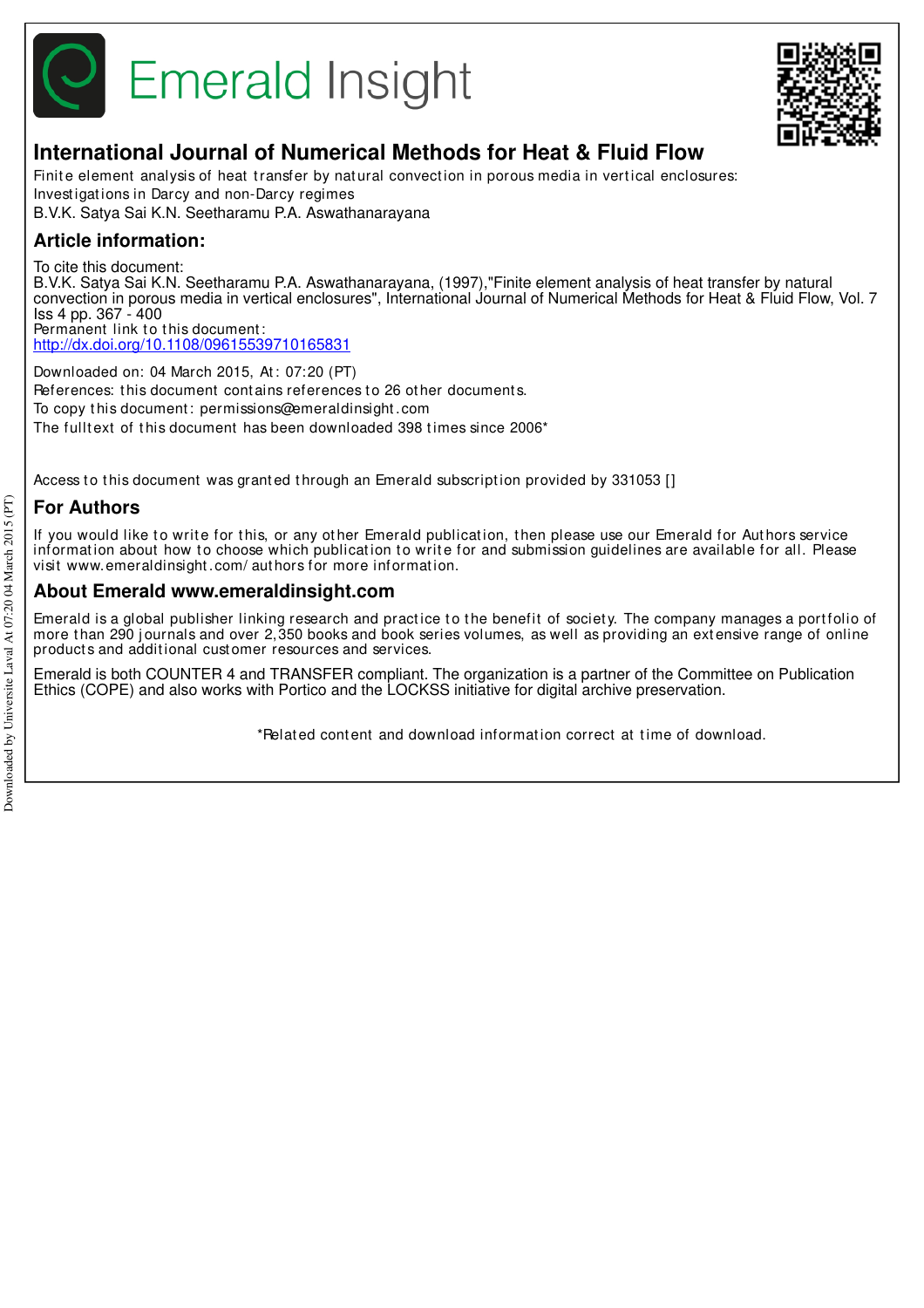# **Finite element analysis of heat transfer by natural convection in porous media in vertical enclosures Investigations in Darcy and non-Darcy regimes**

B.V.K. Satya Sai

#### **Nomenclature**

|                                                            |                                                                                                                                                                                                                                                                                                                                                 | School of Mechanical Engineering, Cranfield University, Bedford, UK                                                                                     |  |  |  |  |  |  |  |
|------------------------------------------------------------|-------------------------------------------------------------------------------------------------------------------------------------------------------------------------------------------------------------------------------------------------------------------------------------------------------------------------------------------------|---------------------------------------------------------------------------------------------------------------------------------------------------------|--|--|--|--|--|--|--|
|                                                            | K.N. Seetharamu                                                                                                                                                                                                                                                                                                                                 |                                                                                                                                                         |  |  |  |  |  |  |  |
| Downloaded by Universite Laval At 07:20 04 March 2015 (PT) | Department of Mechanical Engineering, Indian Institute of Technology<br>Madras, India, and                                                                                                                                                                                                                                                      |                                                                                                                                                         |  |  |  |  |  |  |  |
|                                                            |                                                                                                                                                                                                                                                                                                                                                 | P.A. Aswathanarayana                                                                                                                                    |  |  |  |  |  |  |  |
|                                                            |                                                                                                                                                                                                                                                                                                                                                 | Department of Applied Mechanics, Indian Institute of Technology,                                                                                        |  |  |  |  |  |  |  |
|                                                            |                                                                                                                                                                                                                                                                                                                                                 | Madras, India                                                                                                                                           |  |  |  |  |  |  |  |
|                                                            | Nomenclature                                                                                                                                                                                                                                                                                                                                    |                                                                                                                                                         |  |  |  |  |  |  |  |
|                                                            | A = Aspect ratio $\begin{bmatrix} H \\ \frac{F_o - r_i}{r_o - r_i} \end{bmatrix}$                                                                                                                                                                                                                                                               | $P$ = Non-dimensional pressure $\left\lceil \frac{\overline{P}L_{ref}^2}{\rho \alpha^2} \right\rceil$                                                   |  |  |  |  |  |  |  |
|                                                            | = Specific heat, $J \text{kg} - K$                                                                                                                                                                                                                                                                                                              | $Pr$ = Prandtl number $\begin{bmatrix} V \\ \alpha \end{bmatrix}$                                                                                       |  |  |  |  |  |  |  |
|                                                            | $Da = \text{Darcy number } \left[ \frac{K}{L_{ref}^2} \right]$                                                                                                                                                                                                                                                                                  | = Constant heat flux, $W/m^2$<br>Ra<br>$=$ Rayleigh number                                                                                              |  |  |  |  |  |  |  |
|                                                            | $d\Gamma$<br>= Boundary of integration<br>$d\Omega$<br>$=$ Volume of integration<br>= Acceleration due to gravity, $m/s^2$<br>g                                                                                                                                                                                                                 | $\left[\frac{L_{\it ref}^3g\beta\Delta T}{\alpha\nu}\right] \text{for constant wall} \label{eq:2.1}$                                                    |  |  |  |  |  |  |  |
|                                                            | $H_{\rm}$<br>$=$ Height of the cavity, m<br>K<br>= Permeability of porous medium, $m^2$<br>$\boldsymbol{k}$<br>= Thermal conductivity, $W/m - K$<br>$\boldsymbol{k}_m$<br>= Equivalent thermal conductivity of                                                                                                                                  | $\begin{array}{ l }\n\hline\nL_{\text{ref}}^4g\beta q \\ \hline\n\alpha v k_m\n\end{array}\n\Big  \text{for constant wall heat}$                        |  |  |  |  |  |  |  |
|                                                            | porous medium $[\Phi k_f + (1 - \Phi) k_s]$ ,<br>$W/m - K$<br>= Reference length $[r_o - r_i]$ , m<br>$\begin{array}{rcl} L_{ref} & = & \mbox{Reference length}\, [r_{o} - r_{i}], \\ N u & = & \mbox{Local Nusselt number} \\ \overline{Nu} & = & \mbox{Average Nusselt number} \\ \overline{P} & = & \mbox{Pressure}, N/m^{2} \\ \end{array}$ | $\overline{Ra}$<br>Modified Rayleigh number (for<br>$=$<br>constant wall $\Delta T$ case)<br>$\left\lceil \frac{g\beta\Delta TL_{ref}K}{m}\right\rceil$ |  |  |  |  |  |  |  |
|                                                            | = Pressure, $N/m^2$                                                                                                                                                                                                                                                                                                                             |                                                                                                                                                         |  |  |  |  |  |  |  |

The authors thank the National Science Foundation, USA for rendering the financial support (Grant No. INT-8903119) for carrying out this work.

International Journal for Numerical Methods for Heat & Fluid Flow Vol. 7 No. 4, 1997, pp. 367-400. © MCB University Press, 0961-5539

Received March 1995

Finite element analysis of heat

transfer

**367**

Revised April 1996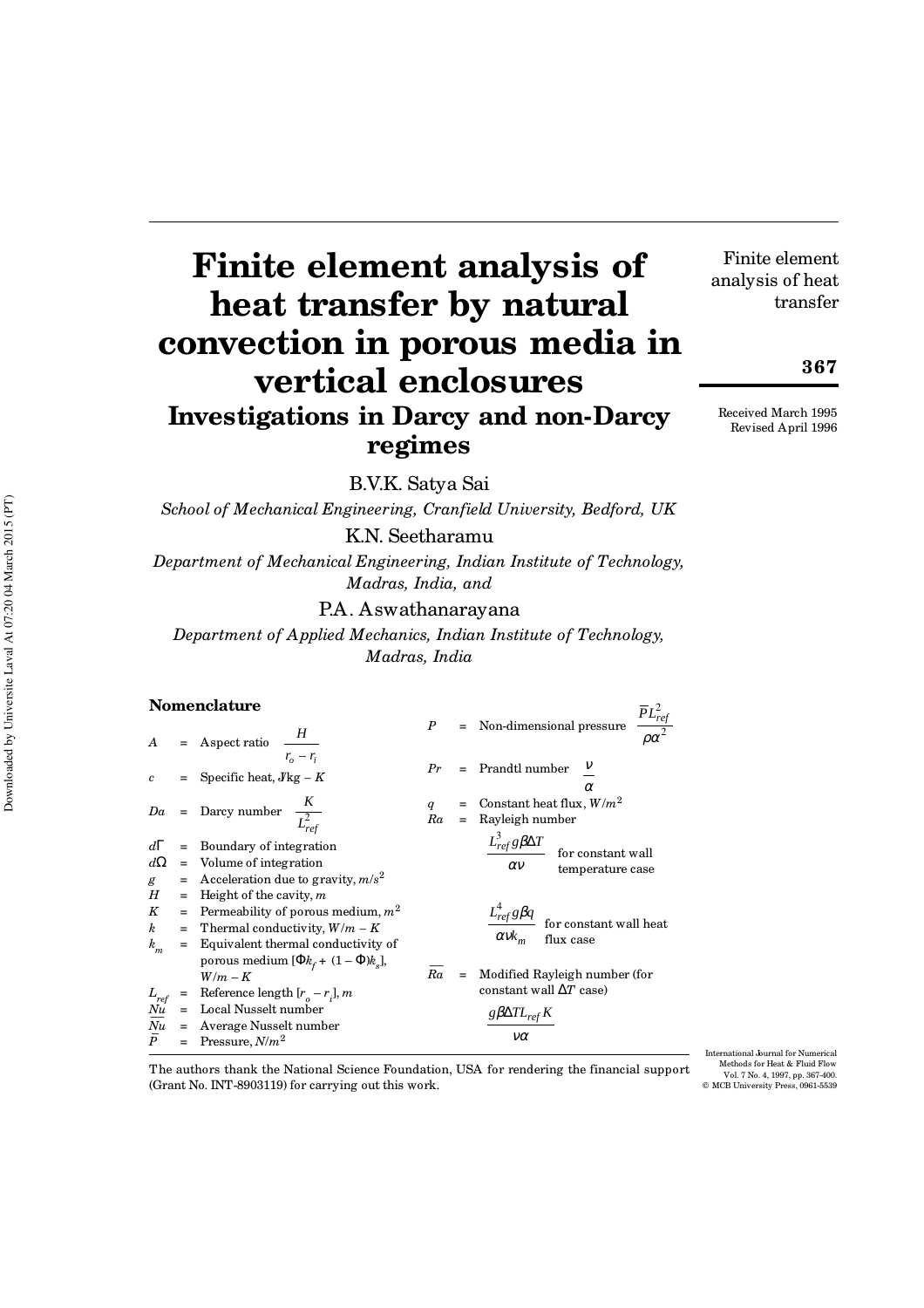| HFF                                                                                                                                                                                                                                                                                                                                                                                                                                                                                                                                                                                          | $Ra^* =$ Modified Rayleigh number (for<br>constant <i>q</i> case)                                                         | $v$ = Kinematic viscosity of fluid, $m^2/s$<br>constant <i>q</i> case) | $\rho$ = Mass density, $kg/m^3$<br>$\rho$ = Coefficient in energy equation          |                                                                   |                     |
|----------------------------------------------------------------------------------------------------------------------------------------------------------------------------------------------------------------------------------------------------------------------------------------------------------------------------------------------------------------------------------------------------------------------------------------------------------------------------------------------------------------------------------------------------------------------------------------------|---------------------------------------------------------------------------------------------------------------------------|------------------------------------------------------------------------|-------------------------------------------------------------------------------------|-------------------------------------------------------------------|---------------------|
| \n $\frac{\beta \beta q L_{ref} K}{v \alpha k_m}$ \n                                                                                                                                                                                                                                                                                                                                                                                                                                                                                                                                         | \n $\sigma$ = Coefficient in energy equation\n $\left[\frac{\phi(\rho c)_f + (1 - \Phi)(\rho c)_s}{(\rho c)_f}\right]$ \n |                                                                        |                                                                                     |                                                                   |                     |
| \n $\frac{1}{T}$ = The<br>V = Non-dimensional velocity<br>$\overline{U}$ = Vol- $\overline{U}$ , $m/s$<br>$\overline{V}$ = Co-ordinate axis\n $\overline{\tau}$ = Time, <i>s</i> \n                                                                                                                                                                                                                                                                                                                                                                                                          |                                                                                                                           |                                                                        |                                                                                     |                                                                   |                     |
| \n $\frac{Greek}{\rho c}$ \n                                                                                                                                                                                                                                                                                                                                                                                                                                                                                                                                                                 | \n $\frac{k_m}{\rho c}$ \n                                                                                                | \n $\frac{1}{r^2/s}$ \n                                                | \n $\frac{1}{r}$ = Vertical direction\n $\left[\frac{k_m}{\rho c}\right], m^2/s$ \n | \n $\frac{2}{r}$ = Horizontal direction\n $\frac{k_m}{\rho c}$ \n | \n $\frac{1}{r}$ \n |
| \n $\beta$ = Volumetric coefficient of expansion<br>$\alpha$ = 1. Find the<br>invariant, $\gamma$ = 1. Find the<br>of a given point, $\gamma$ = 1. Find the<br>of a given point, $\gamma$ = 1. Find the<br>of a given point, $\gamma$ = 1. Find the<br>of a given point, $\gamma$ = 1. Find the<br>of a given point, $\gamma$ = 1. Find the<br>of a given point, $\gamma$ = 1. Find the<br>of a given point, $\gamma$ = 1. Find the<br>of a given point, $\gamma$ = 1. Find the<br>of a given point, $\gamma$ = 1. Find the<br>of a given point, $\gamma$ = 1. Find the<br>of a given point, |                                                                                                                           |                                                                        |                                                                                     |                                                                   |                     |

#### **Introduction**

Heat transfer by natural convection in a porous medium saturated with a fluid represents an area of rapid growth in contemporary heat transfer research. This has several important geophysical and engineering applications such as regenerative heat exchangers containing porous material, heat transfer through double walls filled with fibrous or granular insulation, heat transfer in grain storage installations, burying of drums containing heat generating chemicals in the earth, etc. Most of the significant analytical and numerical investigations carried out earlier on heat transfer in porous media[1-9] were based on the Darcy flow model, according to which the volume averaged velocity in a particular direction is proportional to the net pressure gradient in that direction. However, when permeability of the porous medium is high, Darcy law does not yield correct results and has to be modified modified appropriately. One such modification is the Brinkman extension, which accounts for the transition from Darcy flow to a highly viscous flow (without a porous matrix) in the limiting condition of extremely high permeability.

Chan *et al*.[10] were probably the first to use Brinkman extension to Darcy law. Their results show that for  $Da < 10^{-3}$ , the Brinkman extended equation and Darcy law give the same result. However, the range of *Ra* considered by them is too low (< 300) to bring out the effect of permeability properly. Tong and Subramaniam[11] used modified the Oseen method to solve the boundary layer equations in a non-Darcy regime. They defined a parameter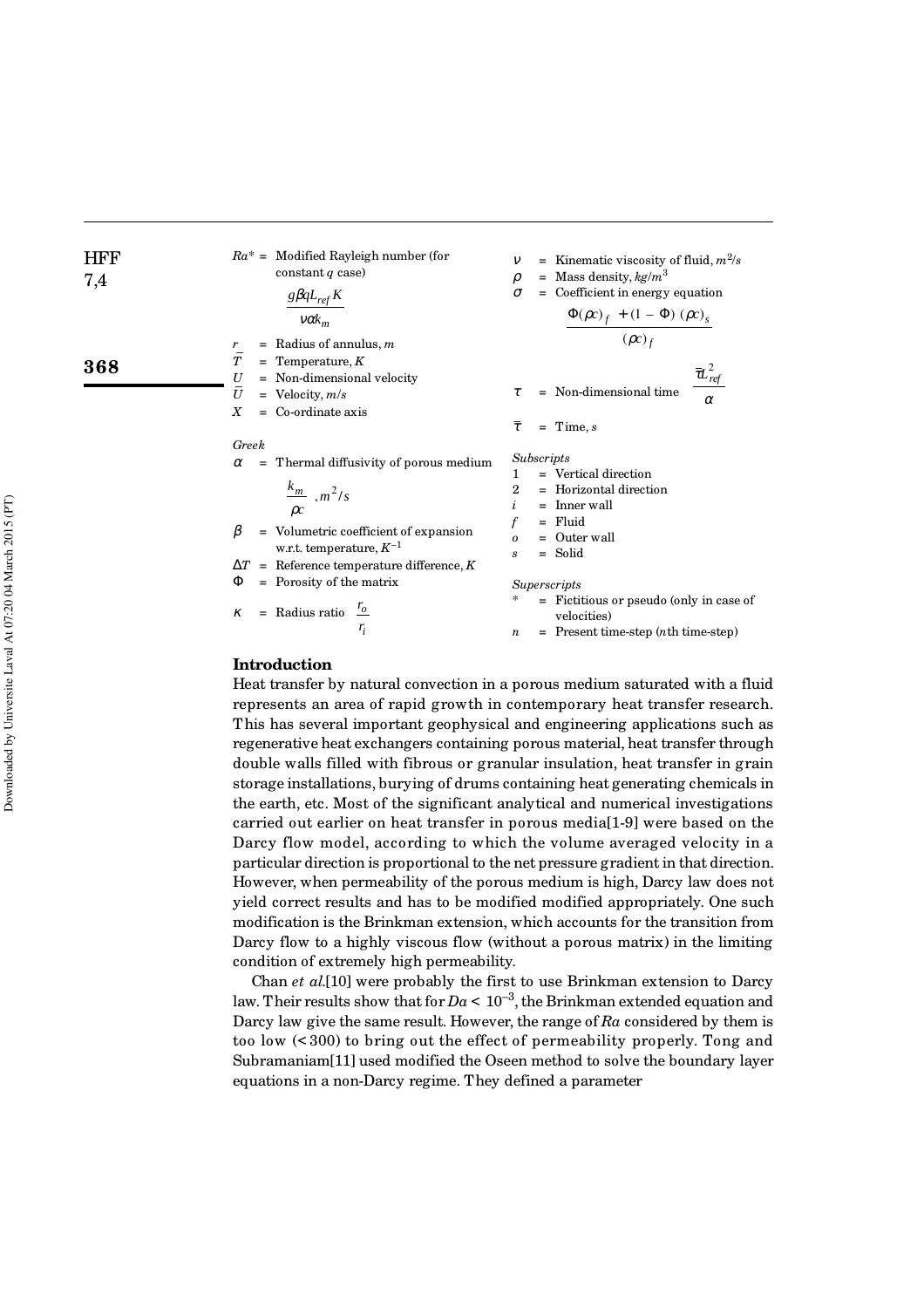$$
E = \frac{RaDa}{A}.
$$

 $E \leq 10^{-4}$  which fixes the limit for Darcy regime. A numerical verification of their results was later carried out by Lauriat and Prasad[12]. Sen[13] also included the convective terms in the equations but found that the effect is negligible. He showed that for an aspect ratio of 0.1, the Brinkman model and the Darcy flow model give virtually the same results when *Da* based on depth is less than 10–4. Vasseur *et al*.[14] considered steady-state natural convection in a shallow porous cavity with uniform heating and cooling through opposite walls. Approximate solutions were obtained by assuming parallel flow in the core region and numerical solutions were obtained using the finite difference method. *Da* considered by them was  $10^{-7}$  to  $10^{-2}$  (based on depth) and  $Ra^*$  was  $10 \leq/Ra^* < 8 \times 10^4$  (based on depth). Aspect ratios of 0.33 and 0.25 (according to the present notation) were considered. They observed that, though *Nu* increases with *Ra*\*, it asymptotically reaches a constant value which depends on *Da*. They also stated that aspect ratio (A) is not a parameter of influence if it is less than 0.5. Vasseur *et al*.[15] also documented flow and heat transfer characteristics in an inclined porous medium with uniform heating and cooling through opposite sides. Again a shallow cavity  $(A = 0.25)$  was used. Thus, their analyses were basically confined to non-Darcy behaviour in shallow enclosures with uniform heating on the opposite walls.

A nother modification is the addition of a Forchheimer term[16], which accounts for the non-linear drag as pore diameter increases. However, neither of these models adequately accounts for the transition from porous medium flow to a pure fluid flow as permeability of the medium increases. So a model which also takes into consideration the flow inertia terms serves this purpose. However, a somewhat recent study[17] shows that the inclusion of the inertia term is of no consequence and it only adds to the computational cost. However, it is preferable to retain this term when the model is intended to bridge the entire domain between low and high permeabilities. In the literature one comes across a model that includes not only the inertia terms but also both the Brinkman and Forchheimer extensions[18,19]. However, the validity of such a formulation has been questioned by Nield and Bejan[20]. In order for the Brinkman equations to be valid, the porosity must be high, and there is some uncertainty about the validity of Forchheimer's law at large porosities. So in the present study, a model that contains the inertia terms and the Brinkman extension along with the Darcy resistance term has been adopted for the numerical investigation into both Darcy and non-Darcy regimes.

In the area of numerical methods there has, of late, been an increase of interest in finite element schemes based on operator splitting methods. So in the present work, attention is also focused on one such operator splitting scheme, which renders itself to an efficient finite element code for the study of natural convection heat transfer in porous media. Successful use of a semi-implicit

Finite element analysis of heat transfer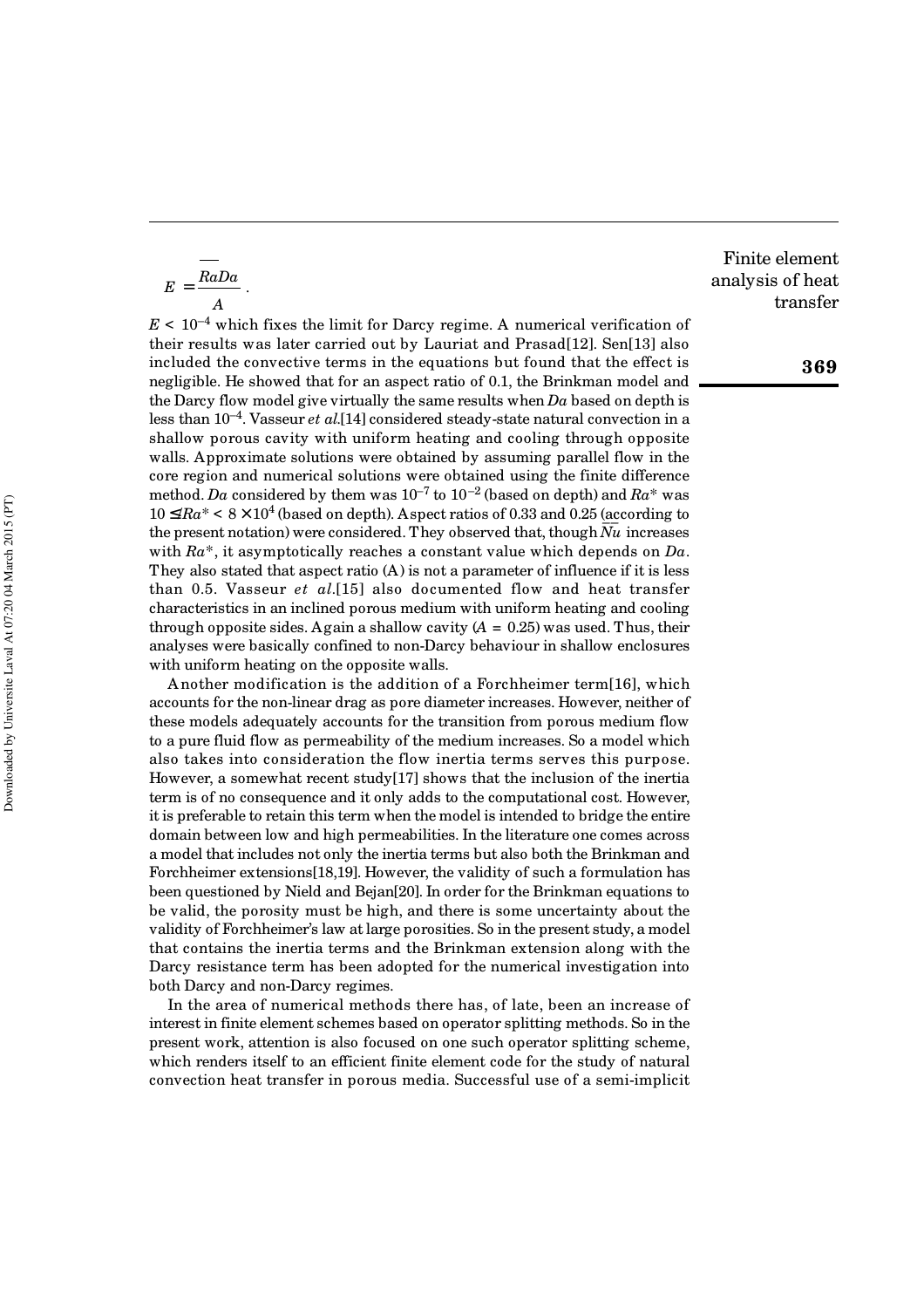operator-splitting scheme has been reported in Ramaswamy *et al*.[21] and Satya Sai[22] for convection problems in pure fluids (i.e. without a porous matrix). This scheme has been extended in the present study to porous media. This essential1y requires the incorporation of the Darcy resistance term as an additional source term in the conservation equations for momenta.

In the following section, we present the governing equations for natural convection heat transfer in porous media in axisymmetric geometries and numerical methodology. This is followed by the results and discussion section. In the first part of the results and discussion, we present the application of this scheme to the Darcy regime. Two types of geometries, viz *.* annular cavities and rectangular cavities are considered with a fairly wide range of parameters. Also, two types of boundary conditions are considered. The first of these deals with a cavity with isothermal vertical walls, while the horizontal walls are adiabatic. The second deals with a cavity, one of the vertical walls of which is supplied with a uniform heat flux while the other vertical wall is maintained at a uniform temperature. T he only reports which deal with the above two types of boundary conditions in a very extensive manner are [7] and [8]. However, these analyses were based on the Darcy flow model. So the results of this subsection not only validate the present general model in the Darcy regime but also discuss some important aspects of velocity and thermal fields. In addition, correlations for the heat transfer coefficient for a wide range of parameters for the above two geometries and boundary conditions are presented. The second part of the results and discussion section deals with the non-Darcy regime, where the high permeability of the porous medium results in significant differences in flow and thermal fields as compared to the low permeability regime. Two different boundary conditions are considered. However, the analyses of this part are confined to plane cavities. This work is motivated by the absence of any study documenting the effect of permeability on flow and thermal fields in a fluid saturated porous medium in rectangular enclosures.

#### **Governing equations and solution methodology**

Considering  $X_1$  axis to represent the vertical direction and  $X_2$ , the horizontal direction, the non-dimensional equations for natural convection in a fluid saturated porous medium in axisymmetric geometries can be written as follows.

The continuity equation:

$$
\frac{\partial U_1}{\partial X_1} + \frac{1}{X_2} \frac{\partial}{\partial X_2} [X_2 U_2] = 0 \tag{1}
$$

Momentum equation:

$$
\frac{\partial U_1}{\partial r} + U_1 \frac{\partial U_1}{\partial X_1} + U_2 \frac{\partial U_1}{\partial X_2} = -\frac{\partial P}{\partial X_1} - \frac{P r}{D a} U_1 + P r \left[ \frac{1}{X_2} \frac{\partial}{\partial X_2} \left( X_2 \frac{\partial U_1}{\partial X_2} \right) + \frac{\partial^2 U_1}{\partial X_1^2} \right] + R a P r T \tag{2}
$$

*X* <sup>2</sup> momentum equation:

**HFF** 7,4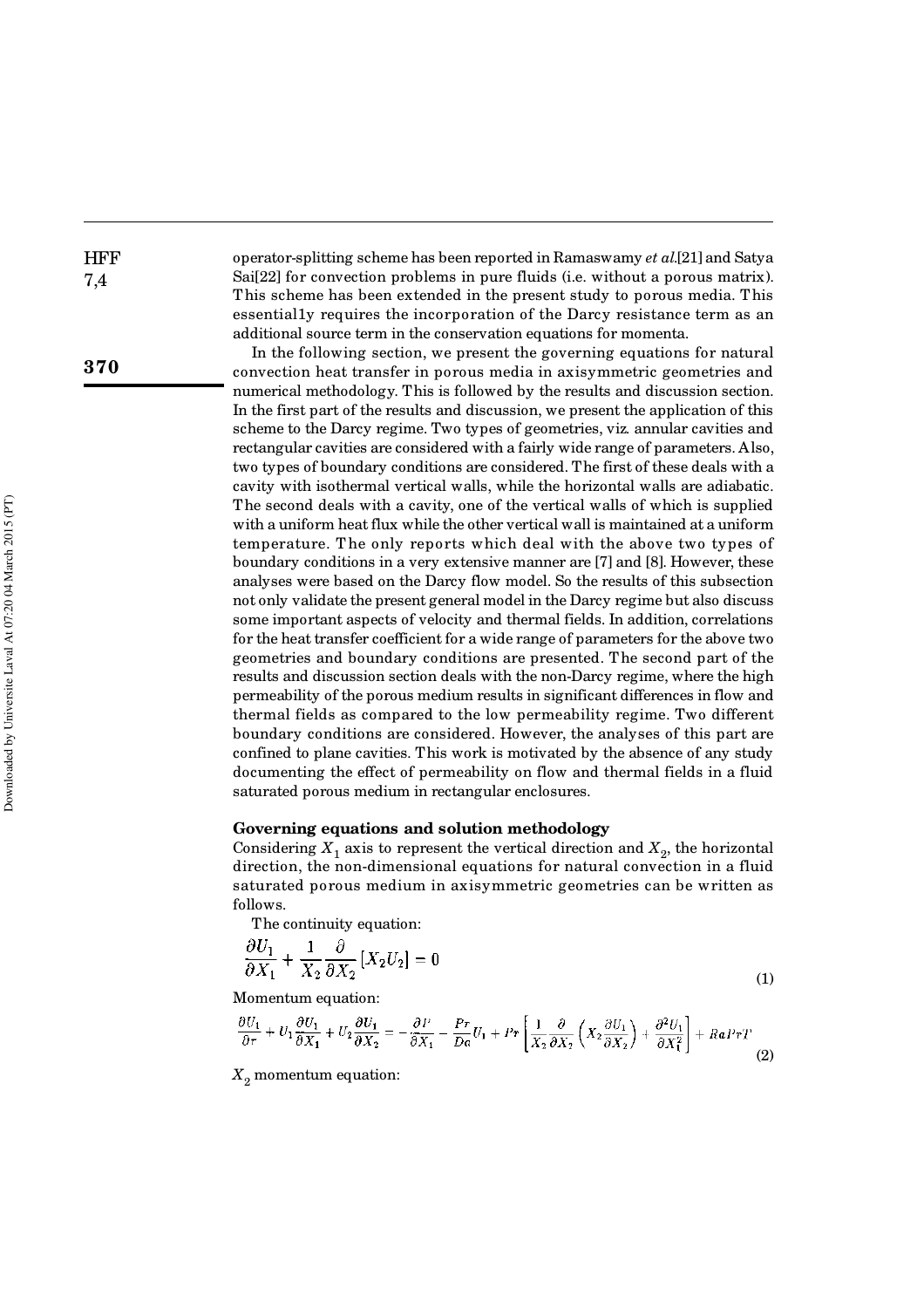$$
\frac{\partial U_2}{\partial \tau} + U_1 \frac{\partial U_2}{\partial X_1} + U_2 \frac{\partial U_2}{\partial X_2} = -\frac{\partial P}{\partial X_2} - \frac{P\tau}{Da} U_2 + P\tau \left[ \frac{1}{X_2} \frac{\partial}{\partial X_2} \left( X_2 \frac{\partial U_2}{\partial X_2} \right) + \frac{\partial^2 U_2}{\partial X_1^2} - \frac{U_2}{X_2^2} \right] (3) \quad \text{analysis of heat transfer}
$$

.

**371**

Energy equation:

$$
\sigma \frac{\partial T}{\partial \tau} + U_1 \frac{\partial T}{\partial X_1} + U_2 \frac{\partial T}{\partial X_2} = \left[ \frac{1}{X_2} \frac{\partial}{\partial X_2} \left( X_2 \frac{\partial T}{\partial X_2} \right) + \frac{\partial^2 T}{\partial X_1^2} \right] \tag{4}
$$

Here all the lengths are non-dimensionalized using an  $L_{ref}$ , all the velocities by

using 
$$
\frac{\alpha}{L_{ref}}
$$
, pressure by using  $\frac{\rho \alpha^2}{L_{ref}^2}$  and time by  $\frac{\alpha}{L_{ref}^2}$ 

Temperatures are non-dimensionalized according to the problem considered. The following assumptions are employed while using the above equations:

- (1) Fluid properties are constant, except for the density variations in producing the buoyancy force.
- (2) Dispersion effects and channelling effects are neglected in the porous medium.
- (3) Fluid and porous media are combined and treated as a homogeneous medium.
- (3) Effective thermal conductivity  $(k_m^-)$  of the solid-fluid mixture is measured for the combination.
- (5) Porous medium is assumed to be isotropic.
- (6) Brinkman viscosity is assumed to be same as fluid viscosity for convenience (but in general they are only approximately equal).

The numerical scheme is based on a semi-implicit operator splitting (or timestepping) algorithm and is similar in structure to Chorin's[23] projection scheme which was originally developed in a finite difference context for solving the time-dependent Navier-Stokes equations. Briefly, the solution is advanced in four stages at each time-step. They are:

- (1) calculation of fictitious (or pseudo) velocities from the momenta equations by dropping the pressure terms;
- (2) evaluation of pressure from a pressure Poisson equation;
- (3) correction of pseudo velocities to obtain velocities at the next time-step; and
- (4) finally, calculation of temperature field from the velocity field obtained above.

One significant aspect of the present scheme is that a second order Adams-Bashforth scheme is used for advection terms, while the diffusion terms are treated in an implicit manner. Various advantages of the present scheme, *vis-àvis* the explicit scheme, have been discussed in [21] and [22] for forced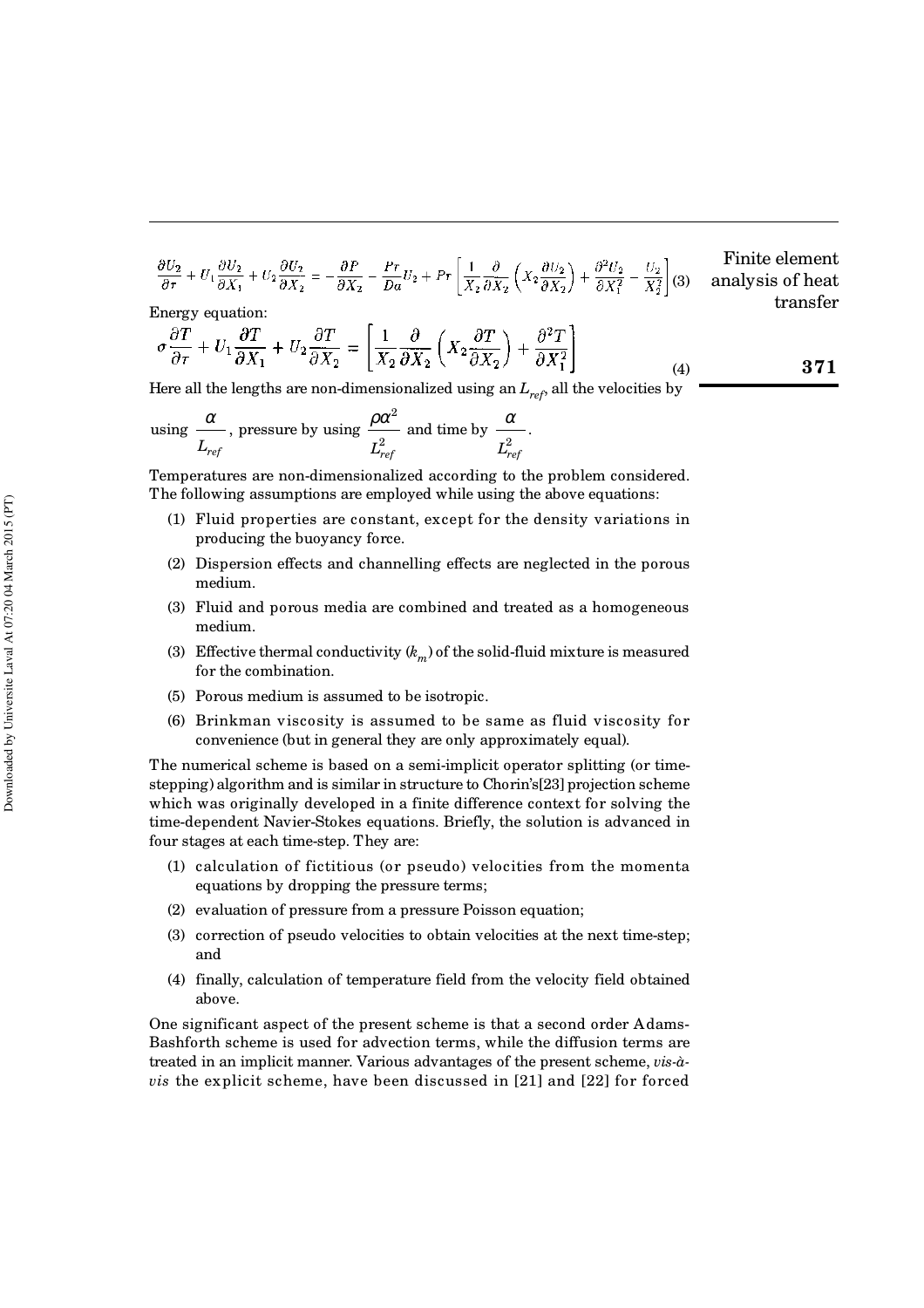convection problems in pure fluids and for natural convection problems in pure fluids, respectively. Galerkin finite element technique with linear triangular elements for domain discretization has been used to arrive at the following algebraic equations.

Fictitious velocity step:

$$
\boxed{372}
$$

**HFF** 7,4

$$
\left[M + \left(K^{U_1}\right)\right]U_1^* = MU_1^n + \Delta \tau^n \left[F^{U_1} - AU_1^n + GT^n + QU_1^n\right] \tag{5}
$$

$$
\left[M + \left(K^{U_2}\right)\right]U_2^* = MU_2^n + \Delta \tau^n \left[F^{U_2} - AU_2^n + QU_2^n\right] \tag{6}
$$

Pressure Poisson equation:

$$
\left[K^P\right]P^{n+1} = F^P \tag{7}
$$

Velocity correction:

$$
M_D U_1^{n+1} = M_D U_1^* + \Delta \tau^n R^{U_1}
$$
\n(8)

$$
M_D U_2^{n+1} = M_D U_2^* + \Delta \tau^n R^{U_2}
$$
\n(9)

Temperature calculation:

$$
\left[M + \left(K^{T}\right)\right]T^{n+1} = MT^{n} + \Delta \tau^{n}\left[F^{T} - AT^{n}\right]
$$
\n(10)

Various terms in the above equations are:

$$
M_{ij} = \int_{\Omega} N_i N_j d\Omega
$$
  
\n
$$
A_{ij} = \frac{3}{2} \int_{\Omega} N_i \left[ N_k (U_1^n)_k \frac{\partial N_j}{\partial X_2} + N_k (U_2^n)_k \frac{\partial N_j}{\partial X_1} \right] d\Omega
$$
  
\n
$$
- \frac{1}{2} \int_{\Omega} N_i \left[ N_k (U_1^{n-1})_k \frac{\partial N_j}{\partial X_2} + N_k (U_2^{n-1})_k \frac{\partial N_j}{\partial X_1} \right] d\Omega
$$
  
\n
$$
K_{ij}^P = \int_{\Omega} \left[ \frac{\partial N_i}{\partial X_1} \frac{\partial N_j}{\partial X_1} + \frac{\partial N_i}{\partial X_2} \frac{\partial N_j}{\partial X_2} \right] d\Omega ; \quad K_{ij}^T = K_{ij}^P ; \quad K_{ij}^{U_1} = Pr K_{ij}^P
$$
  
\n
$$
K_{ij}^{U_2} = \int_{\Omega} Pr \left[ \frac{\partial N_i}{\partial X_1} \frac{\partial N_j}{\partial X_1} + \frac{\partial N_i}{\partial X_2} \frac{\partial N_j}{\partial X_2} - \frac{N_i N_j}{X_2^2} \right] d\Omega
$$
  
\n
$$
G_{ij} = RaPr M_{ij} ; \quad Q_{ij} = -\frac{Pr}{Da} M_{ij}
$$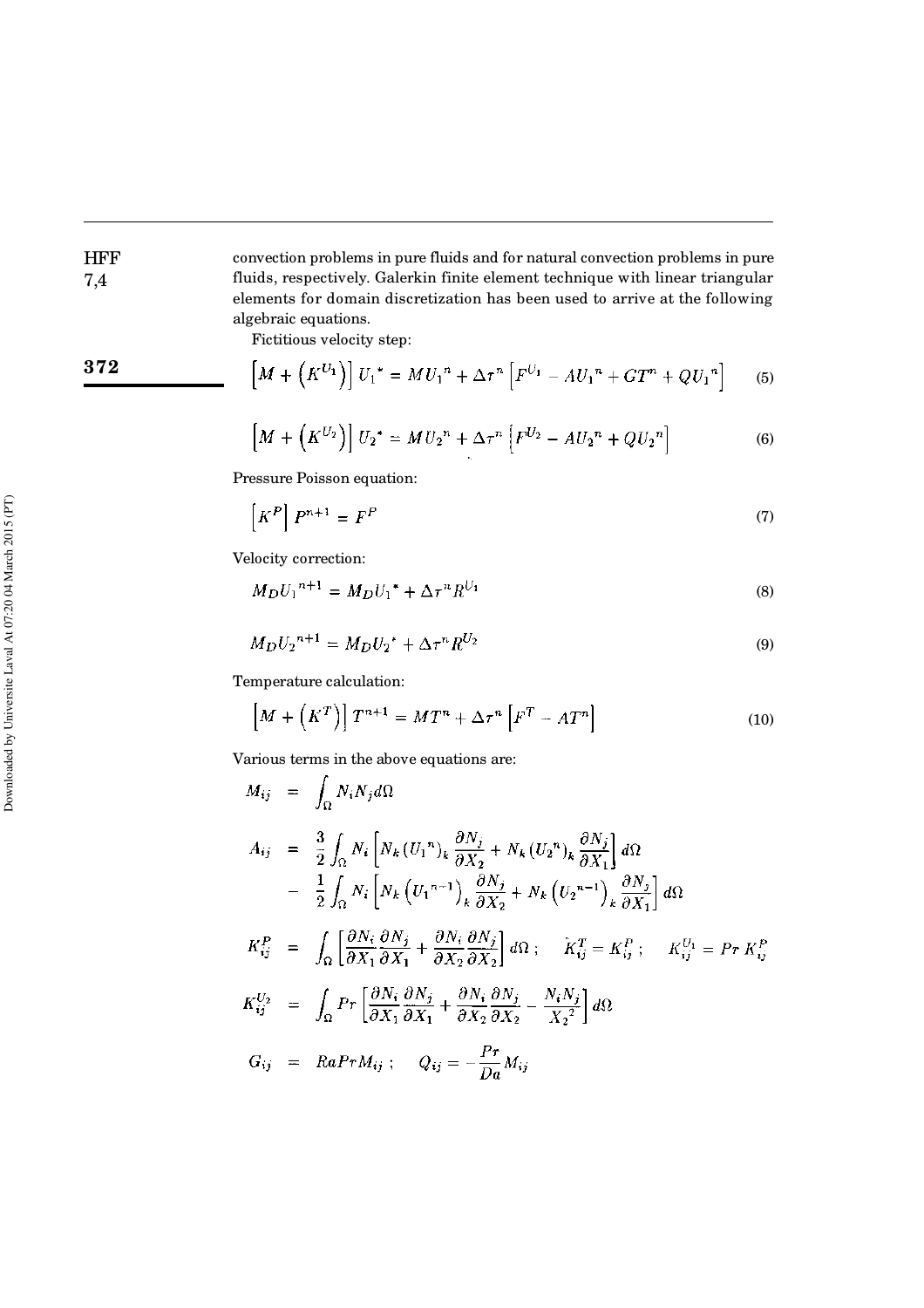$$
F_i^{U_1} = \int_{\Gamma} N_i \frac{\partial U_1}{\partial \eta} d\Gamma ; \quad F_i^{U_2} = \int_{\Gamma} N_i \frac{\partial U_2}{\partial \eta} d\Gamma
$$
  
\n
$$
F_i^P = \int_{\Gamma} N_i \frac{\partial P}{\partial \eta} d\Gamma - \frac{1}{\Delta \tau^n} \left[ \int_{\Omega} \left[ \frac{\partial N_k}{\partial x_1} (U_1^*)_k + \frac{\partial N_k}{\partial x_2} (U_2^*)_k \right] \right] d\Omega + \int_{\Omega} \frac{N_i N_k}{X_2} (U_2^*)_k d\Omega
$$
  
\n
$$
F_i^T = \int_{\Gamma} N_i \frac{\partial T}{\partial \eta} d\Gamma
$$
  
\n
$$
R_i^{U_1} = \int_{\Omega} N_i \frac{\partial N_k}{\partial X_1} P_k^{n+1} d\Omega ; \quad R_i^{U_2} = \int_{\Omega} N_i \frac{\partial N_k}{\partial X_2} P_k^{n+1} d\Omega
$$

Finite element analysis of heat transfer

$$
\boldsymbol{373}
$$

Here  $d\Omega = 2\pi X_2 dX_1 dX_2$ ;  $\Omega$  and  $\Gamma$  denote integration over the computational domain (Ω) and the boundary (Γ) respectively; η denotes the outward drawn normal to the boundary;  $N^{\vphantom{\dagger}}_i$  ,  $N^{\vphantom{\dagger}}_j$  , etc., refer to the shape functions associated with nodes *i*, *j*, etc. respectively; summation over various nodes is implied on the repeated index  $k(k = 1 \text{ to } 3)$ ; a superscript  $U_1, U_2, P$  or  $T$  refers to matrices associated with  $U_1, U_2, P$  or  $T$  respectively;  $M_D$  is the diagonalized mass matrix; *A* is the advection matrix;  $K^{U_1}$ ,  $K^{U_2}$ ,  $K^T$  are diffusion matrices;  $K^P$  is the pressure stiffness matrix;  $F^{U_1}$ ,  $F^{U_2}$ ,  $F^P$ ,  $R^{U_1}$  and  $R^{U_2}$  are matrices on the right side of equations; *G* refers to the buoyancy term and *Q* refers to the Darcy resistance term.

#### **Results and discussion**

#### *Investigations in the Darcy regime*

A non-uniform, graded mesh of size  $39 \times 39$  nodes with linear triangular elements has been used for all the cases considered. The mesh has been found to be adequate for the present work on the basis of a preliminary study on grid convergence. The details of this study are not presented here. Also in this part of the paper a Darcy number  $(Da)$  of  $5 \times 10^{-7}$  has been used, so that the investigations lie in the Darcy regime (or low permeability regime). The results, with appropriate boundary conditions, are presented in the subsequent subsections.

*Uniform wall temperature cases*. Figure 1 shows the geometry and boundary conditions for this case. The figure represents an axisymmetric annulus of inner radius  $r_i$  and outer radius  $r_o$ . The inner (hot) wall is maintained at a uniform temperature  $T_i$ , while the outer(cold) wall is maintained at temperature *T o* . The two horizontal walls are assumed to be insulated. The same geometry represents a rectangular cavity for very large values of  $r_i$  and  $r_o$ . In this case the radius ratio nearly becomes equal to 1. Temperature non-dimensionalization is done as

$$
T = \frac{T - T_o}{\Delta T} \text{ where } \Delta T = \overline{T_i} - \overline{T_o}
$$
 (11)

As indicated earlier, the only exhaustive study of this geometry was made in [8] on the basis of Darcy law. So it is proposed to carry out a similar study with the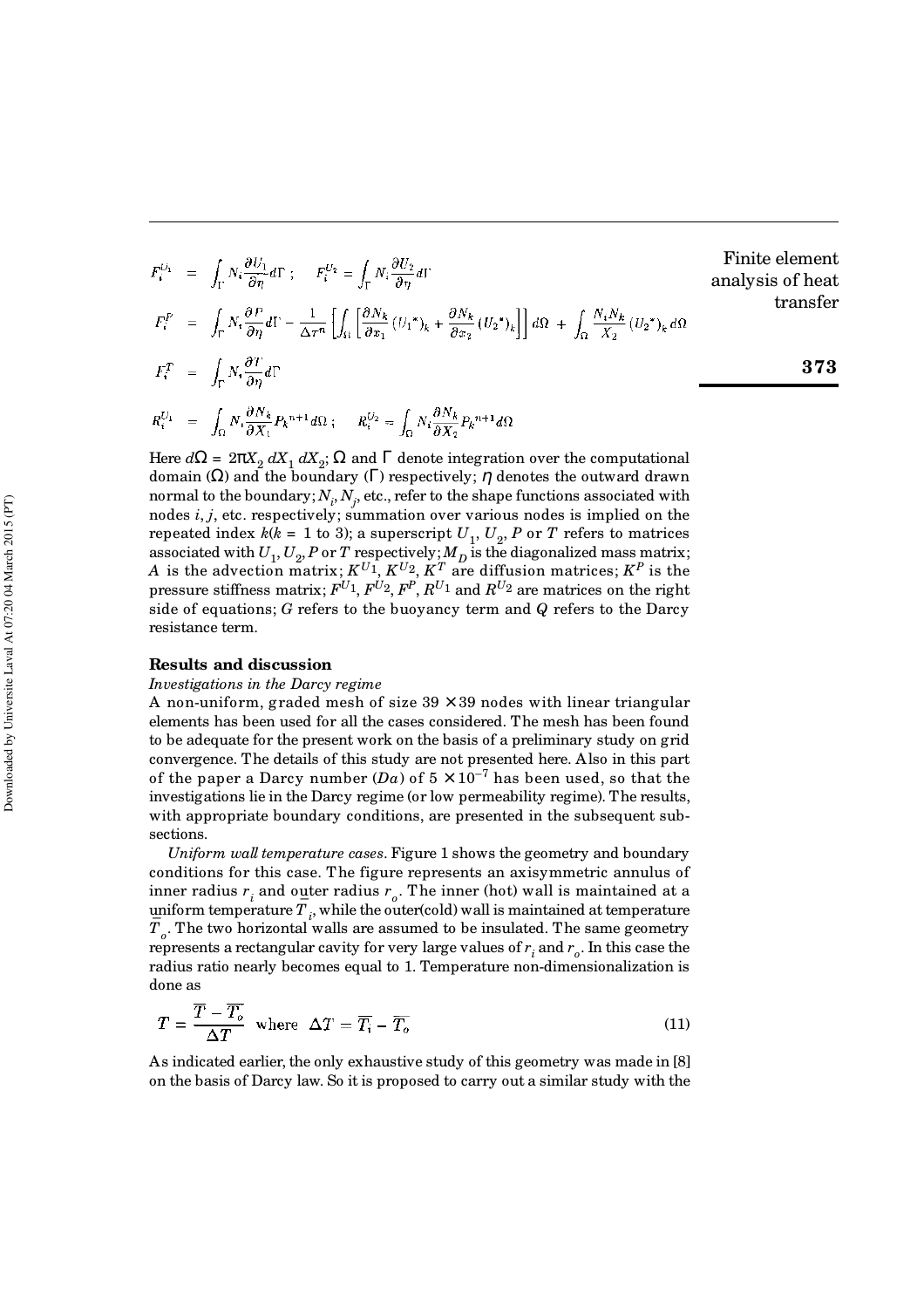

present model for a wide range of aspect ratios (*A*) and radius ratios (κ). The range of parameters investigated is given below:

| • aspect ratio $(A)$              | : 1, 2, 5, 10;                |
|-----------------------------------|-------------------------------|
| • radius ratio $(\kappa)$         | $\therefore$ 1, 2, 11, 16;    |
| • Darcy number $(Da)$             | $: 5 \times 10^{-7};$         |
| • modified Rayleigh number $(Ra)$ |                               |
| $(Ra = RaDa)$                     | : 100, 500, 1000, 2000, 5000. |

Figure 2 shows the variation of the non-dimensional vertical component of velocity  $(U_1)$  along the horizontal mid-plane of a square cavity for different modified Rayleigh numbers (*Ra* ). While the no slip condition prevails on the wall, very near to the wall the  $\mathrm{U}_1$  velocity attains a peak and then drops to almost zero in the core of the medium. T his is in contrast with natural convection in a cavity with a pure fluid, in which case, the velocity peak is seen slightly away from the wall. For a porous medium, as a result of strong conductive effects, the velocities are confined to a very narrow region near the wall. This figure also confirms the agreement between the present model and Darcy flow model for the low permeability regime. According to Darcy law, velocity slip is permitted on the wall and the velocity attains a peak on the wall itself. In Figure 2 also the velocity peak is seen very close to the wall. Figure 3 brings out the effect of aspect ratio (*A* ) and radius ratio (*K*) on  $U_1$  along the same plane as considered earlier. As *A* increases, the velocity peak increases, though only slightly. But the symmetry of velocity profile observed for a plane cavity (Figure 2) is not seen in Figure 3.  $U^{}_1$  velocity near the hot wall would be much higher than near the cold wall. A similar effect was observed for natural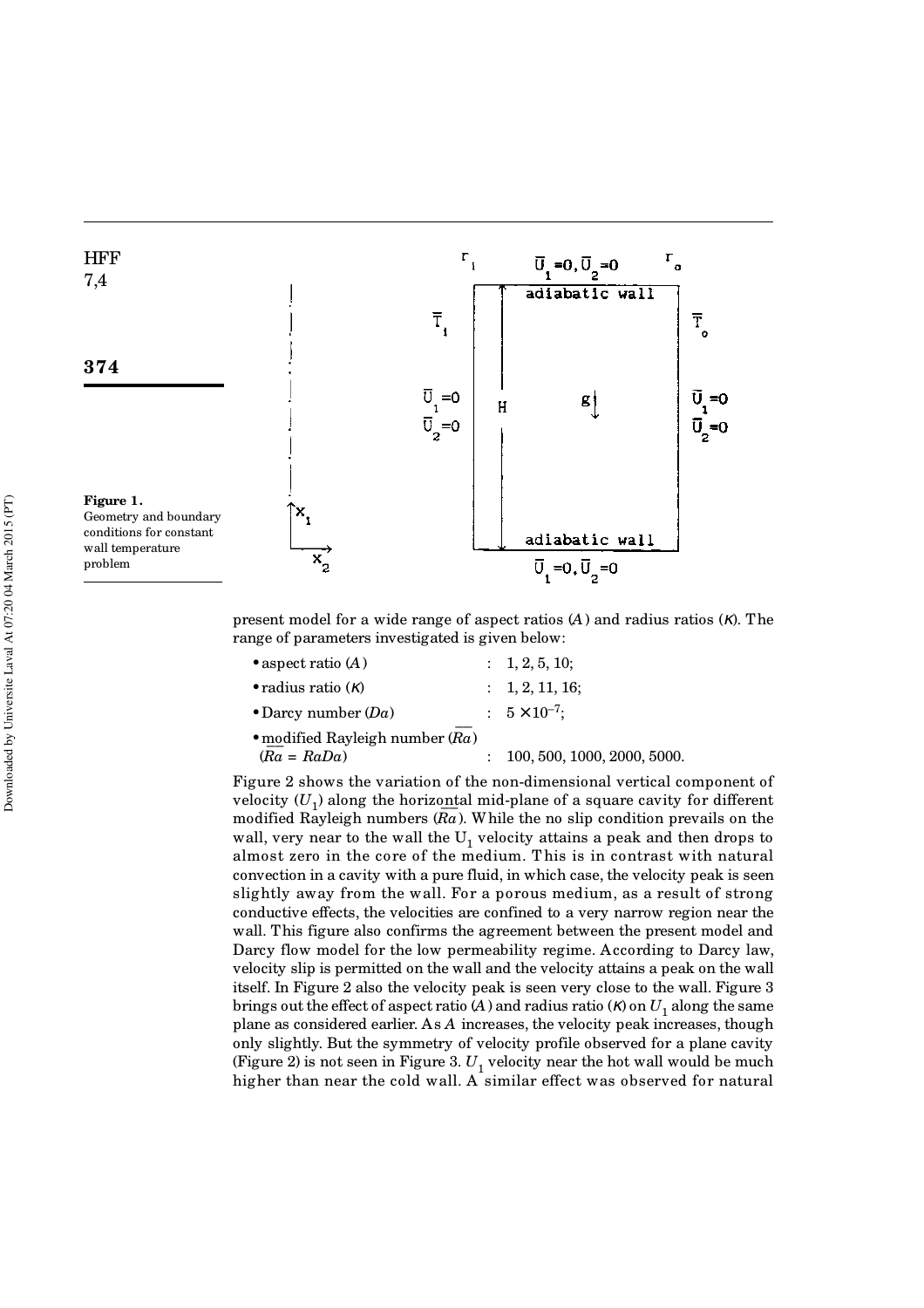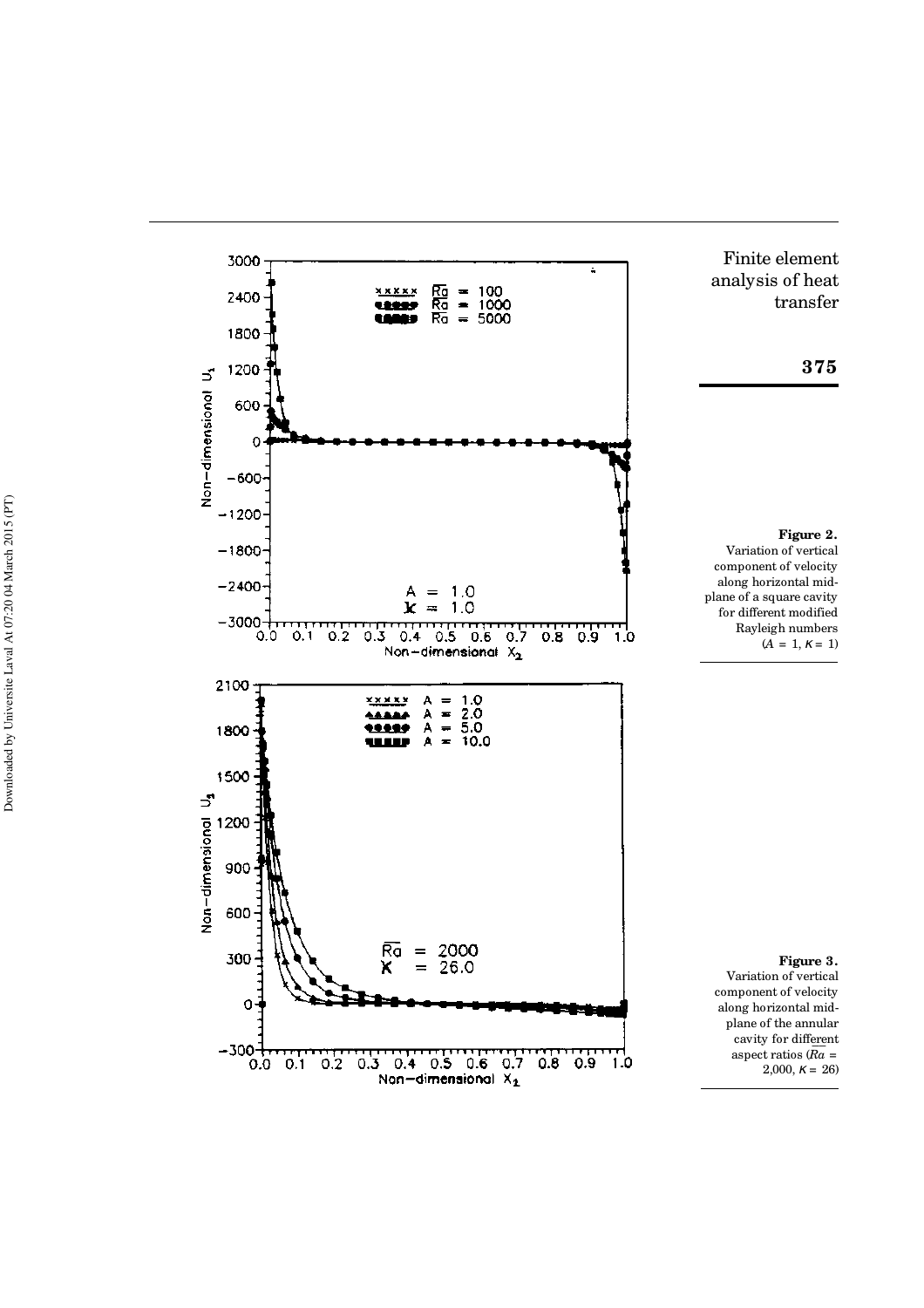convection in an annular enclosure filled with a pure fluid[22]. A stream of fluid which convects upwards along the hot wall descends along the cold wall. However, the area available near the hot wall is less than that near the cold wall. This results in an increase in velocity near the hot wall to preserve continuity. Figure 4 shows temperature contours along the horizontal mid-plane for different radius ratio (κ). In all these cases, *A* is taken as 1. The effect on temperature profiles is similar to that on a  $U_1$  field. For a fixed  $\kappa$ , as  $\overline{Ra}$ increases, the effect of convection becomes more and more predominant, resulting in thinner boundary layers near the hot wall. For  $\kappa = 1$ , which represents a plane cavity, the core of the porous medium is at the mean temperature and the temperature profiles are symmetric. However, as <sup>κ</sup>





#### **Figure 4.** Variation of

**HFF** 7,4

**376**

temperature along horizontal mid-plane of the annular cavity of aspect ratio 1 for different Rayleigh numbers (a)  $\kappa = 1$ , (b)  $\kappa = 2$ , (c)  $\kappa = 11$ , (d)  $\kappa = 26$ 

Downloaded by Universite Laval At 07:20 04 March 2015 (PT) Downloaded by Universite Laval At 07:20 04 March 2015 (PT)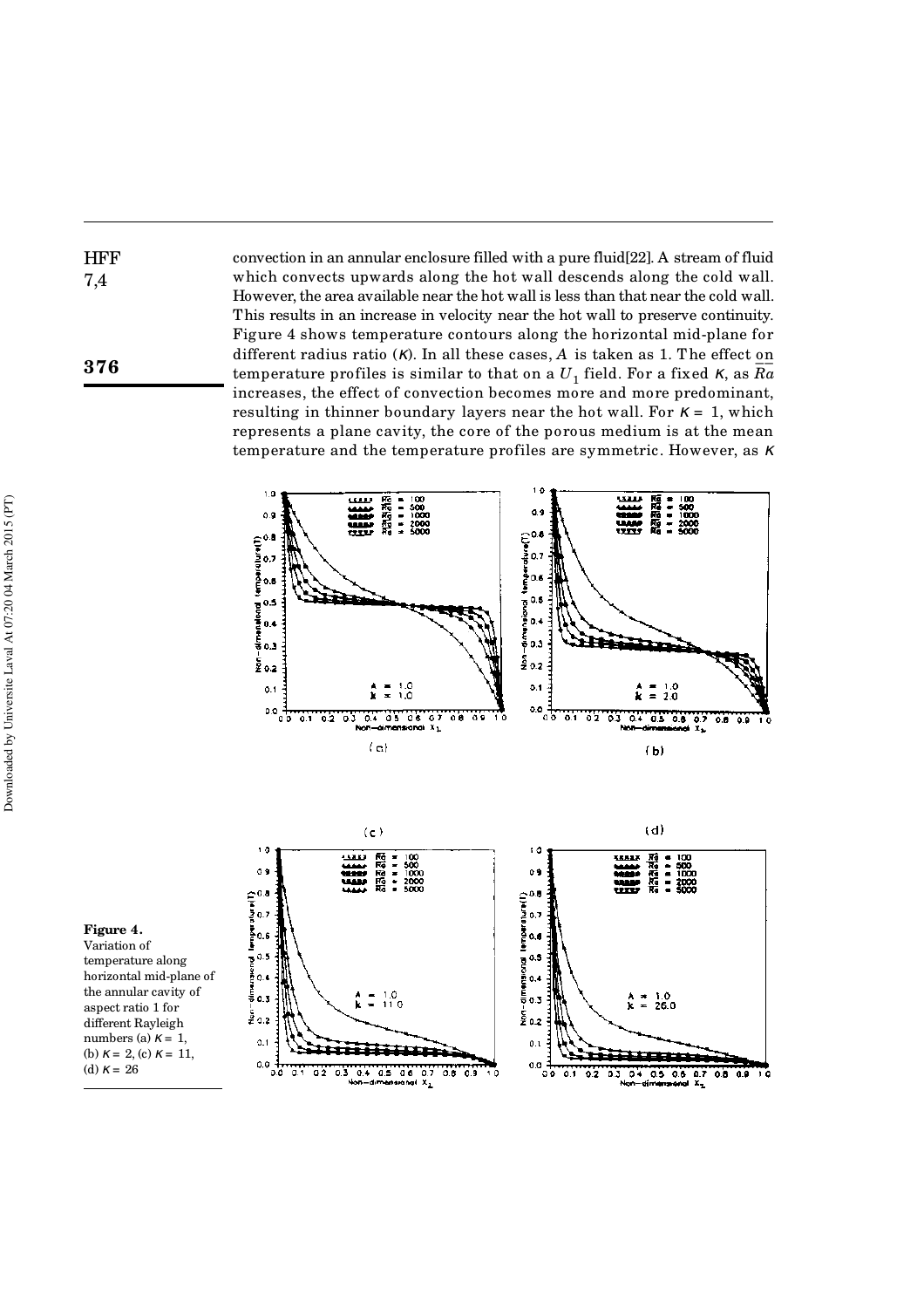increases, the effect of curvature comes into picture. Once again, this effect is similar to that which has been observed for pure fluids[22]. Temperature drops down near the hot wall and the core temperature will be less than for a plane cavity. This drop in temperature increases with  $\kappa$ . Figure 5 shows the effect of *A* on the temperature plots for  $K = 1$ . For higher *A*, the core width is seen to be smaller. T his shows that conduction effects become predominant as *A* increases.

Figures 6 and 7 show the streamlines and isotherms for a square cavity (*A* = 1) with  $\kappa = 1$  and 11 respectively. Similar observations as were made by earlier investigations based on Darcy law[8] could be made. For a fixed *Ra* as <sup>κ</sup> increases to 11, the flow field shifts to the upper right corner, the shift becoming more predominant at higher  $\overline{Ra}$ . It was observed in [8] that no multi-cellular flow is visible even at higher  $\overline{Ra}$ . However, in the present results, multi-cellular flow is visible even at higher  $Ia$ . However, in the present results, indir-central<br>flow pattern is observed at  $\overline{Ra} = 5,000$  for  $\kappa = 1$ ; but the same is not observed as  $\kappa$  increases to 11. Also from the streamline pattern, we observe that for a  $\frac{1}{2}$  and  $\frac{1}{2}$  and  $\frac{1}{2}$  increases, the orientation of the streamlines rotates in the clockwise direction. The greater boundary layer growth on the hot wall at  $\frac{1}{2}$  and  $\frac{1}{2}$  are the core structure in the clockwise direction. Also from higher  $\overline{Ra}$  tends to rotate the core structure in the clockwise direction. Also from the isothermal patterns in Figures 6 and 7, we find that as  $\kappa$  increases for a given  $\overline{Ra}$ , the isotherms shift more towards the hot wall and, once again, this shift becomes more predominant at higher  $\overline{Ra}$ . This results in a destruction of



**Figure 5.** Variation of temperature along horizontal mid-plane of the annular cavity for different aspect ratios  $(Ra = 2,000, \, \kappa = 1)$ 

Finite element analysis of heat transfer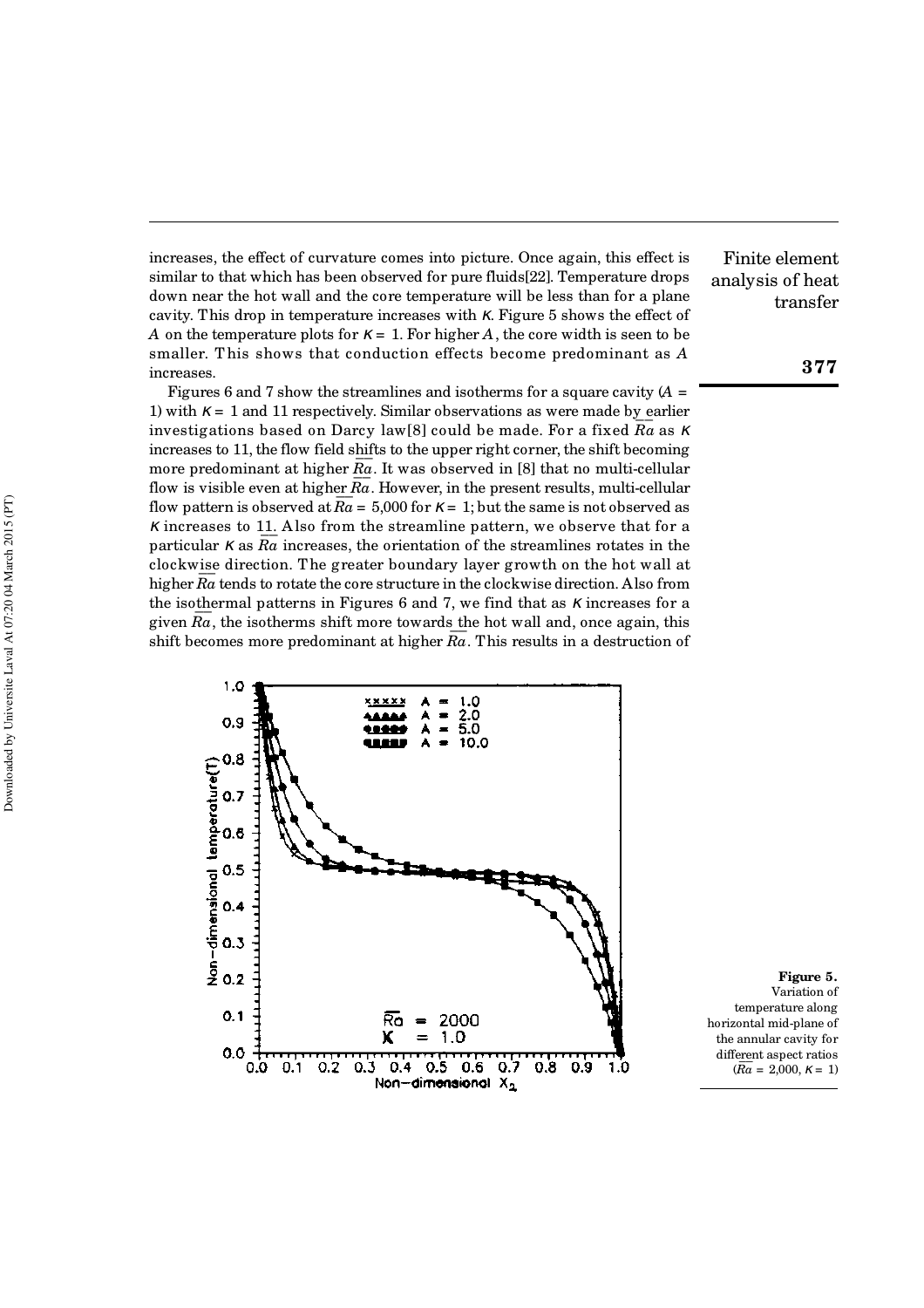

**378**



 $(a)$ 





 $(b)$ 



**Figure 6.**

Streamlines (left) and isotherms (right) for an annular enclosure,  $A = 1, \, K = 1$  $A = 1, X = 1$ <br>(a)  $Ra = 100,$ (a)  $\frac{ra}{Ra} = 100$ ,<br>(b)  $\overline{Ra} = 1,000$ , (c)  $\frac{Ra}{Ra} = 1,000$ <br>(c)  $\overline{Ra} = 5,000$ 



 $(c)$ 

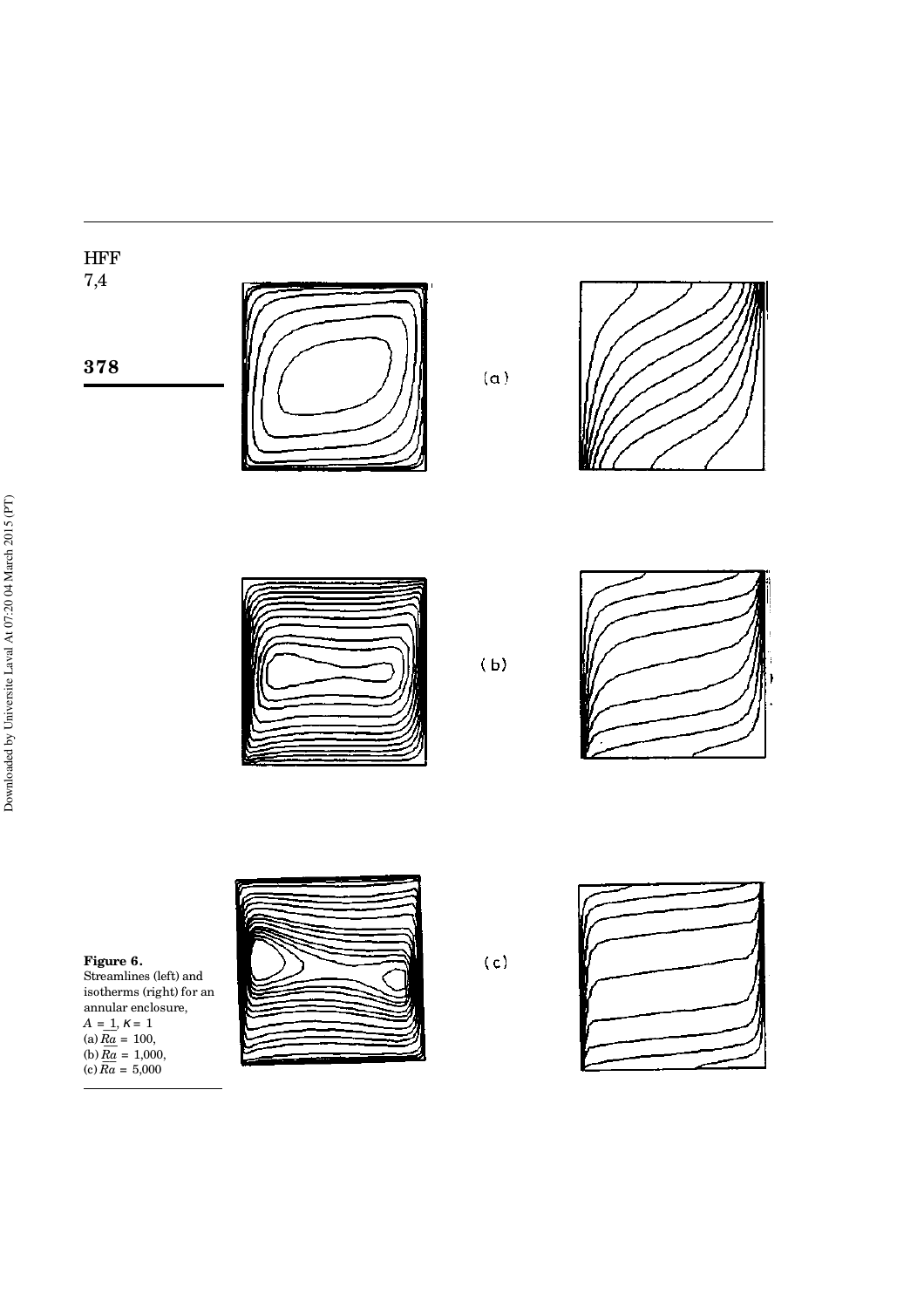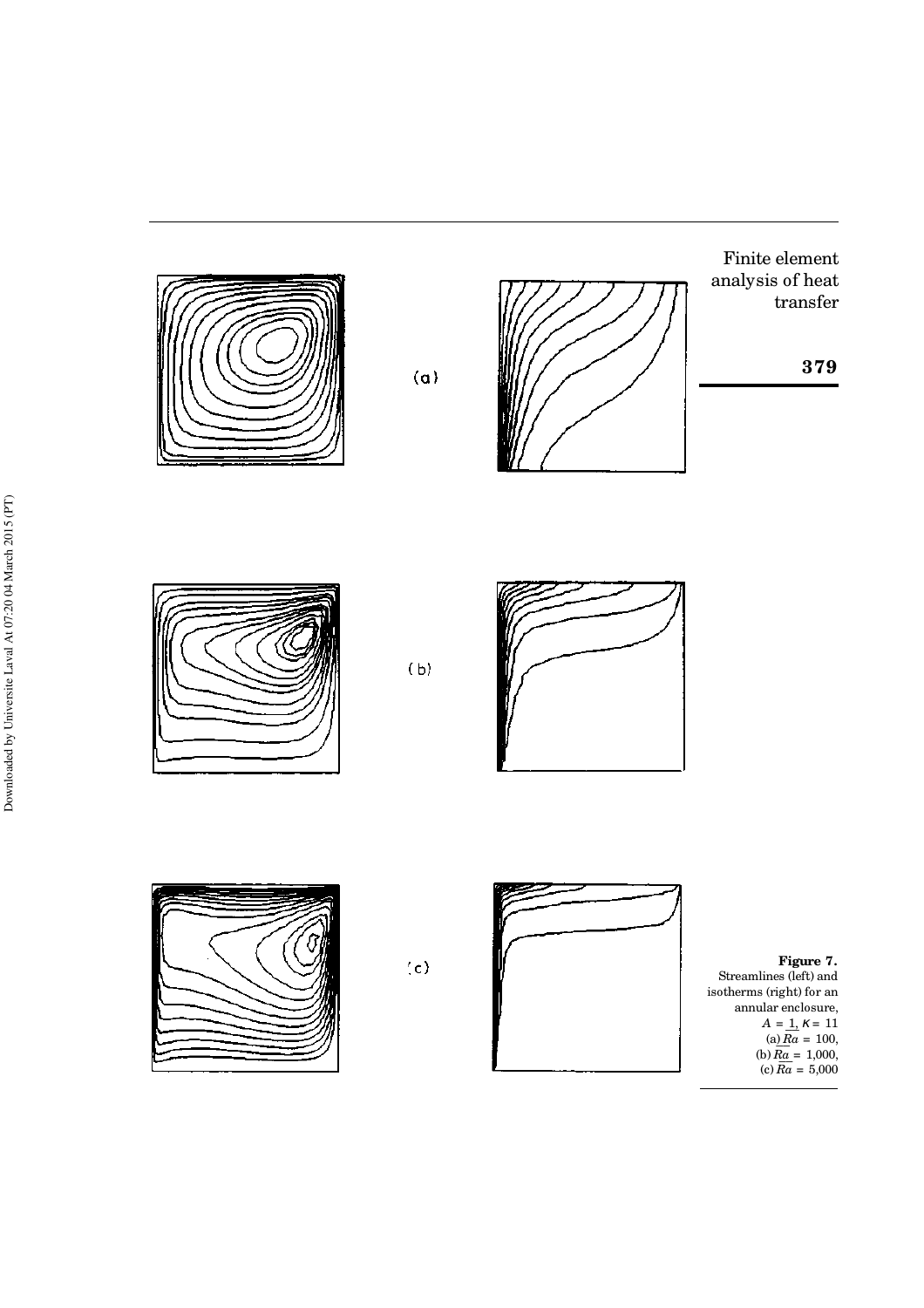the symmetry of isothermal pattern and in turn results in a rapid rise in temperature gradient near the hot wall and, hence, the heat transfer coefficient. The local Nusselt number on the hot wall is given by

$$
Nu_i = \left. \frac{\partial T}{\partial X_2} \right|_{X_2 = 0} \tag{12}
$$

**380**

HFF 7,4

> Figure 8 shows the influence of radius ratio (κ) on local Nusselt number along the hot wall  $(Nu_{i\text{}})$  for different aspect ratios (*A*). In general, as  $\kappa$  increases,  $Nu_{i\text{}}$ also increases. T his is a result of the effect of curvature on the flow and



**Figure 8.**

Variation of local Nusselt number along  $\frac{1}{2}$  hot wall of <u>a</u> plane cavity for  $Ra = 2,000$ ,  $(a) A = 1, (b) A = 2,$  $(c) A = 5$ , (d)  $A = 10$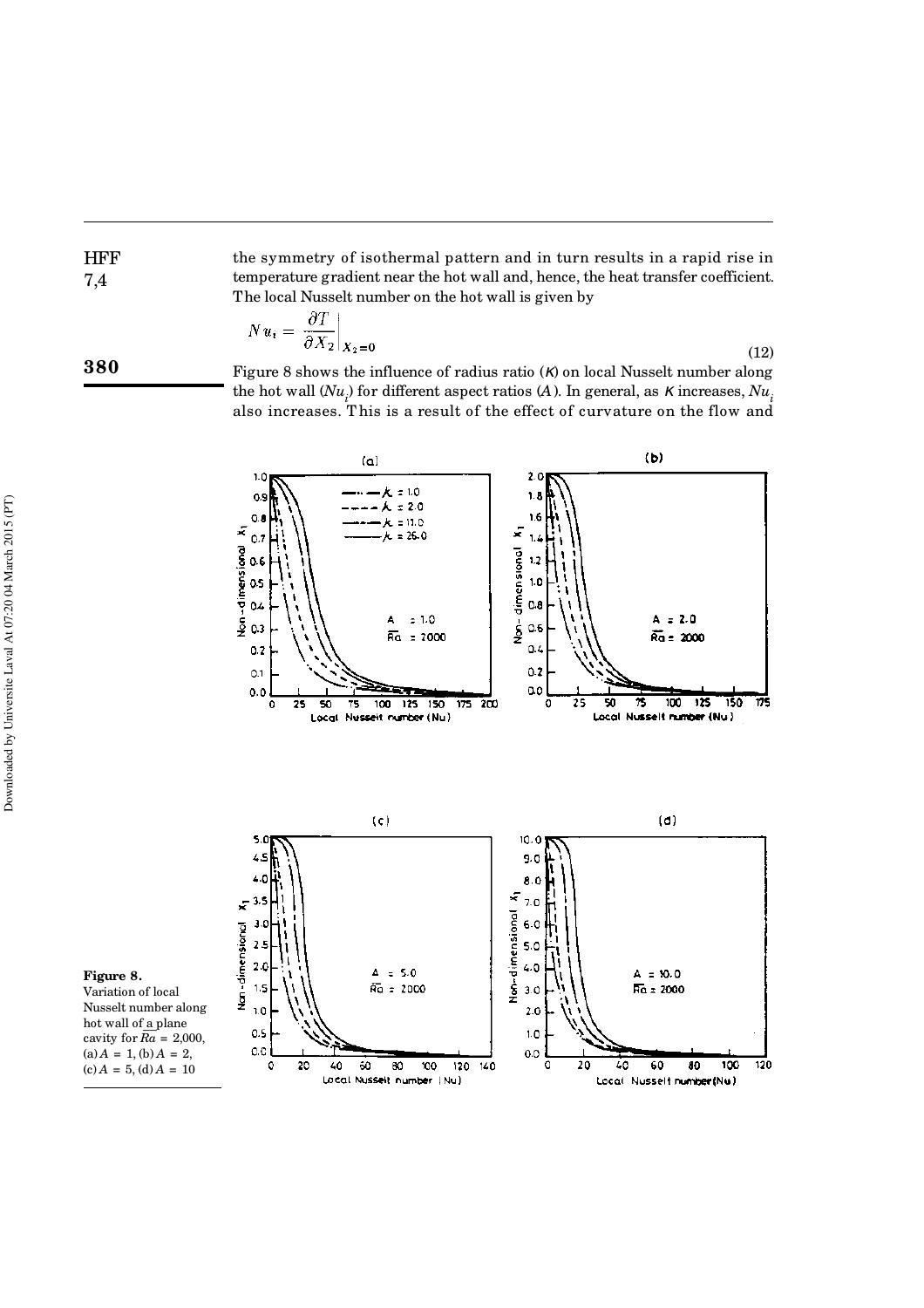temperature field as discussed earlier. Figure 9 shows the variation of average Nusselt number  $\overline{Nu}_i$  along the hot wall with  $\kappa$  for  $\overline{Ra} = 100, 500$  and 2,000 respectively, with *A* as a parameter. For  $\overline{Ra} = 100$ , the slope of  $\ln(\overline{Nu}_i)$  versus  $\ln(\overline{k})$  curve is almost constant for the whole range of aspect ratios. However, as  $\overline{Ra}$  ,  $\overline{Ra}$  increases, the slope of the curves changes at approximately  $\kappa = 2$ . This effect For more pronounced for  $A = 1$  and at higher  $\overline{Ra}$ . This result is in contrast with the findings of Prasad and Kulacki[8]. According to [8] the slope changes at  $\kappa = 5$ .

To check the validity of present results, an annular cavity of  $\kappa = 5.338$  has been considered, for which experimental and numerical results are available<br> $\overline{P}$ been considered, for which experimental and numerical results are available [24]. Figure 10 shows  $\overline{Nu}_i$  plotted against the modified Rayleigh number  $\overline{Ra}$ . W hile the dashed lines show the experimental results of Prasad and Kulocki[24], the dotted lines show their own results obtained numerically using the FDM on the basis of Darcy law. The present results show much better comparison with the experimental results than their own numerical results. A similar comparison with some earlier investigations is shown in Figure 11 for a rectangular cavity of *A* = 10. The experimental results of Seki *et al*.[25], the boundary-integral solutions of Walker and Homsy[3] and the numerical results of Prasad and Kulacki[8] are plotted along with the present results. Up to *Ra* = 3,000, the present results show much better agreement with the experimental correlation of Seki *et al.*[25] than do the other two. However, at  $\overline{Ra} >$  about 3,000, correlation of Seki *et al.*[25] than do the other two. However, at  $\overline{Ra} >$  about 3,000, the present predictions are poorer. Based on the results obtained, correlations have been proposed for annular enclosures of aspect ratio 1 and those with aspect ratios  $\geq 2$ . These are:

 $\overline{Nu_i} = 0.369 \,\kappa^{0.30} \,\overline{Ra}^{0.52}$ 

$$
A = 1
$$

$$
1 \leq \kappa \leq 26
$$

 $100 \leq \overline{Ra} \leq 5000$ 

with a coefficient of correlation 0.991.  $\overline{Nu_i} = 0.701 A^{-0.40} \kappa^{0.32} \overline{Ra}^{0.43}$ 

|  | $2 \leq A \leq 10$                 |      |
|--|------------------------------------|------|
|  | $1 \leq \kappa \leq 26$            |      |
|  | $100 \leq \overline{Ra} \leq 5000$ | (14) |

with a coefficient of correlation 0.988.

*Uniform wall heat flux cases*. This subsection of results deals with a rectangular cavity with one of the vertical walls maintained at a uniform heat flux

Finite element analysis of heat transfer

(13)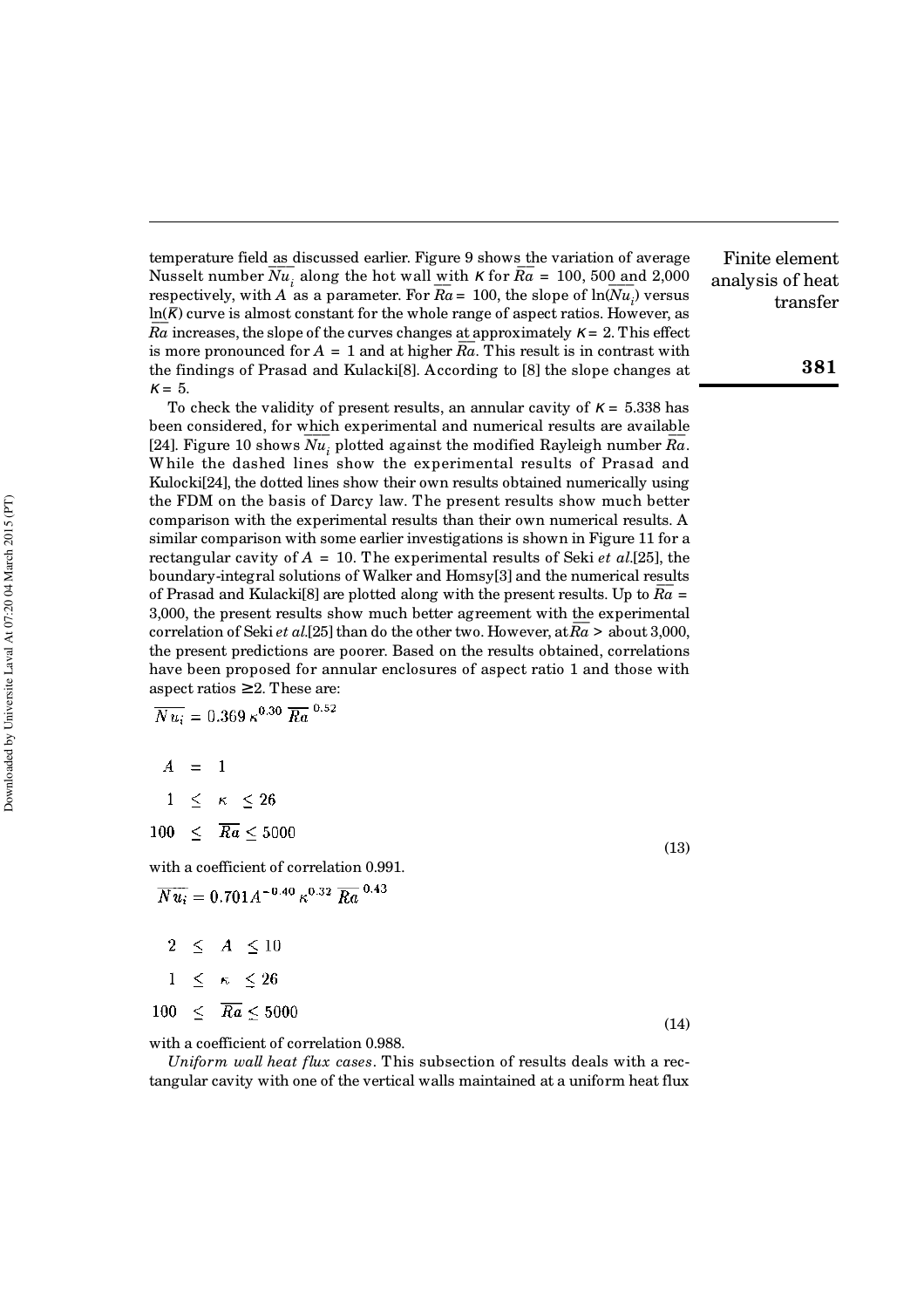HFF 7,4





Downloaded by Universite Laval At 07:20 04 March 2015 (PT) Downloaded by Universite Laval At 07:20 04 March 2015 (PT)

 $\overline{\text{V}}$ ariation of  $\overline{\text{N}u}_{i}$  along hot wall of cavity with radius ratio for different aspect ratios  $\frac{a\sec t}{Ra}$  ratios<br>(a)  $Ra = 100$ , (a)  $\frac{10a}{Ra} = 100$ ,<br>(b)  $\frac{10a}{Ra} = 500$ , (c)  $\frac{10}{Ra} = 200$ ,<br>(c)  $\frac{10}{Ra} = 2,000$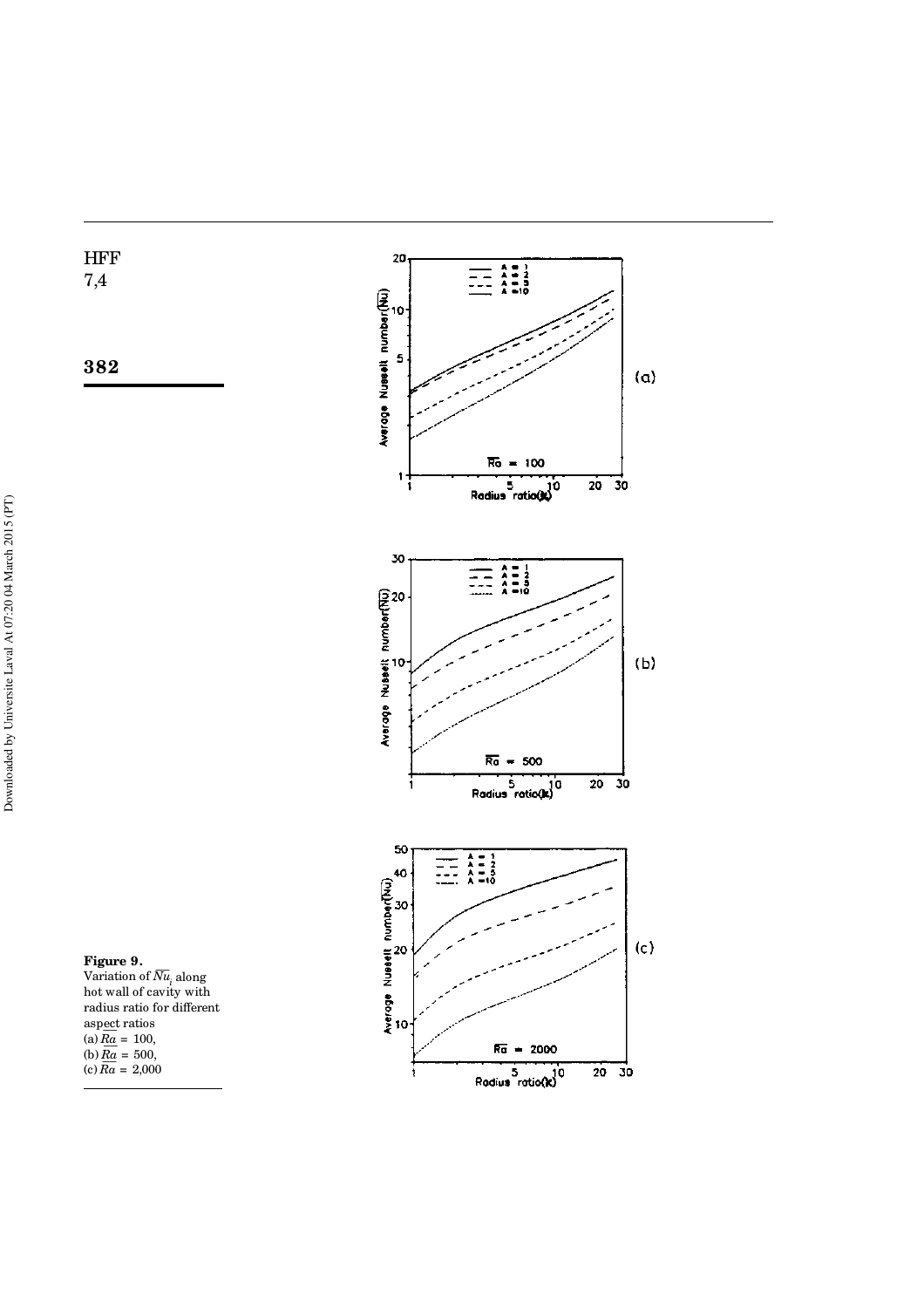

(*q*), while the other vertical wall loses heat at a uniform temperature ( $\overline{T_o}$ ). This represents a more realistic case of a porous system than the earlier one and finds applications in insulation systems with solar radiation incident on one of the sides. However, as mentioned earlier, the numerical results of [7] were the only ones available in the literature that made use of this type of boundary conditions. Figure 12 shows the geometry and boundary conditions for this problem. Temperature is non-dimensionalized as below:

$$
T = \frac{\overline{T} - \overline{T_o}}{\Delta T} \text{ where } \Delta T = \frac{qL_{ref}}{k_m} \tag{15}
$$

The range of parameters investigated is given below:

| • aspect ratio $(A)$                               |         | : 1, 2, 5, 10                      |
|----------------------------------------------------|---------|------------------------------------|
| • radius ratio $(\kappa)$                          | $\pm$ 1 |                                    |
| • Darcy number $(Da)$                              |         | $: 5 \times 10^{-7}$               |
| • modified Rayleigh number $Ra^*$<br>$Ra^* = RaDa$ |         | : 100, 200, 500, 1000, 2000, 5000. |

Figure 13 shows the non-dimensional temperature (*T*) along the hot wall of a square cavity for different *Ra*\*. The slope of the temperature profile is found to be decreasing as *Ra*\* increases and the temperature profile tends to a uniform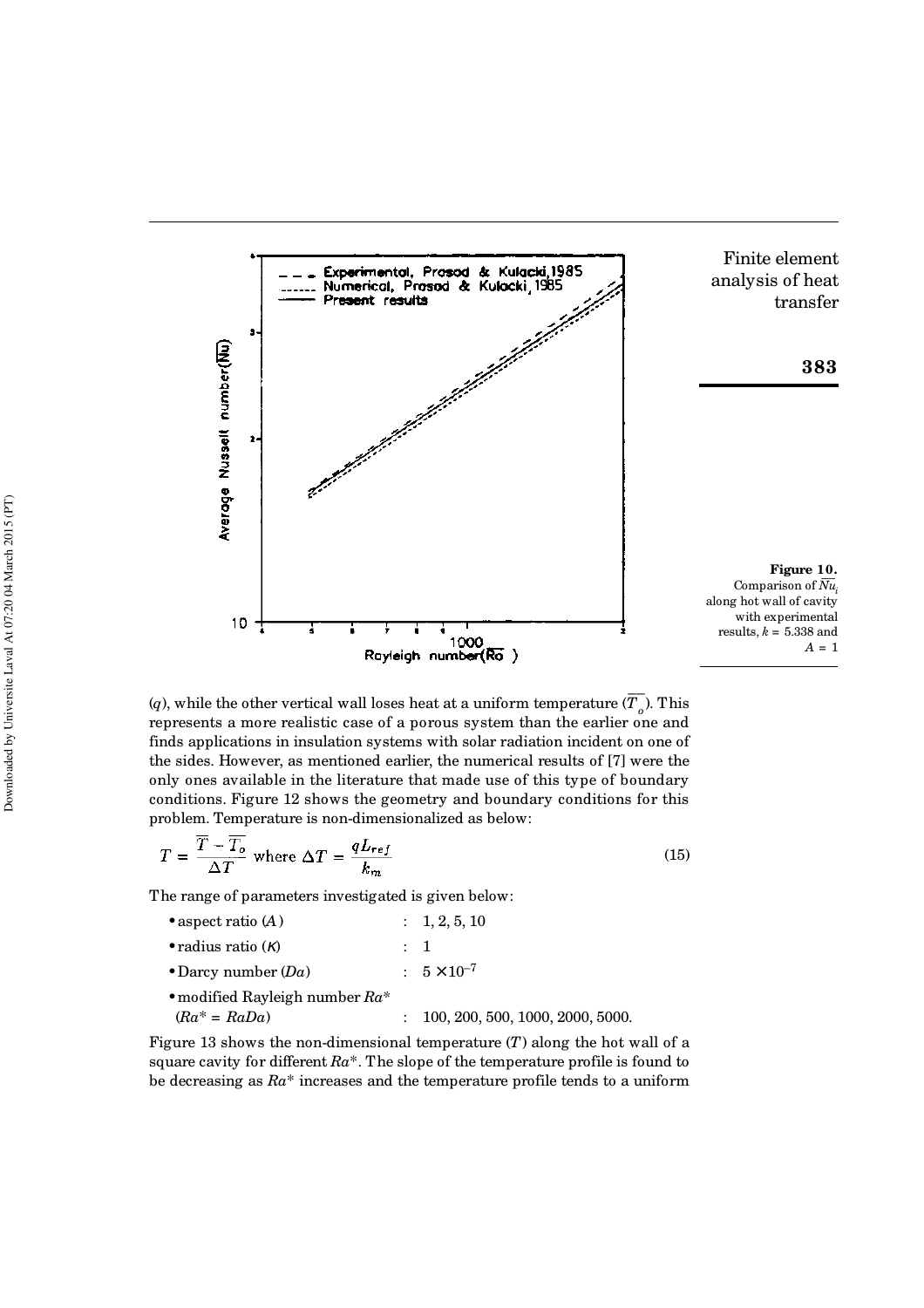**HFF** 7,4

**384**

**Figure 11.**

 $\kappa = 1$ 

Comparison of present results with earlier investigations, *A* = 10,



profile at a very high *Ra*\*. At higher *Ra*\*, owing to higher strength of convective currents along the hot wall, the temperature becomes more uniform. Figure 14 shows the variation of local Nusselt number (*Nu*) along the hot wall for different *Ra*\*. *Nu* is calculated as

 $N u = \frac{AX_1}{T}$ (16)

These trends are in good agreement with those reported in [7]. The effect of aspect ratio (*A*) on temperature and local Nusselt number along the hot wall is brought out in Figures 15 and 16 respectively. Finally, to validate the present results a comparison has been made between the present results and those in Prasad and Kulacki[7] and this is shown in Figure 17. The present results are in excellent agreement with [7]. Similar to the constant wall temperature case, in this section correlations also are proposed over a range of *Ra*\* from 100 to 5,000 and  $A = 1$  and 2 to 10. These correlations are:

$$
\overline{Nu} = 0.336 Ra^{*0.40}
$$
\n
$$
A = 1
$$
\n
$$
100 < Ra^* < 5000
$$
\n
$$
(17)
$$

with a coefficient of correlation 0.999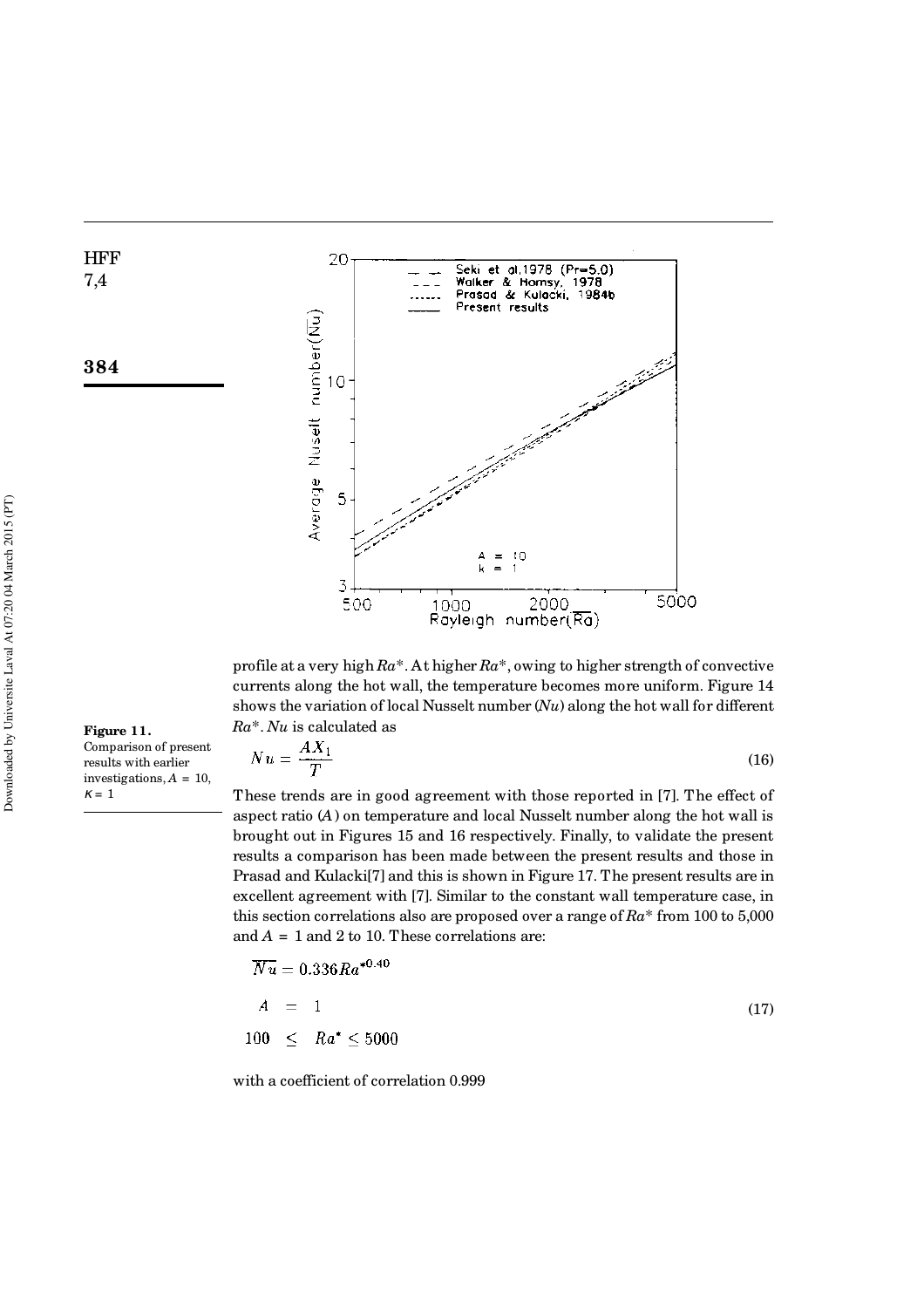

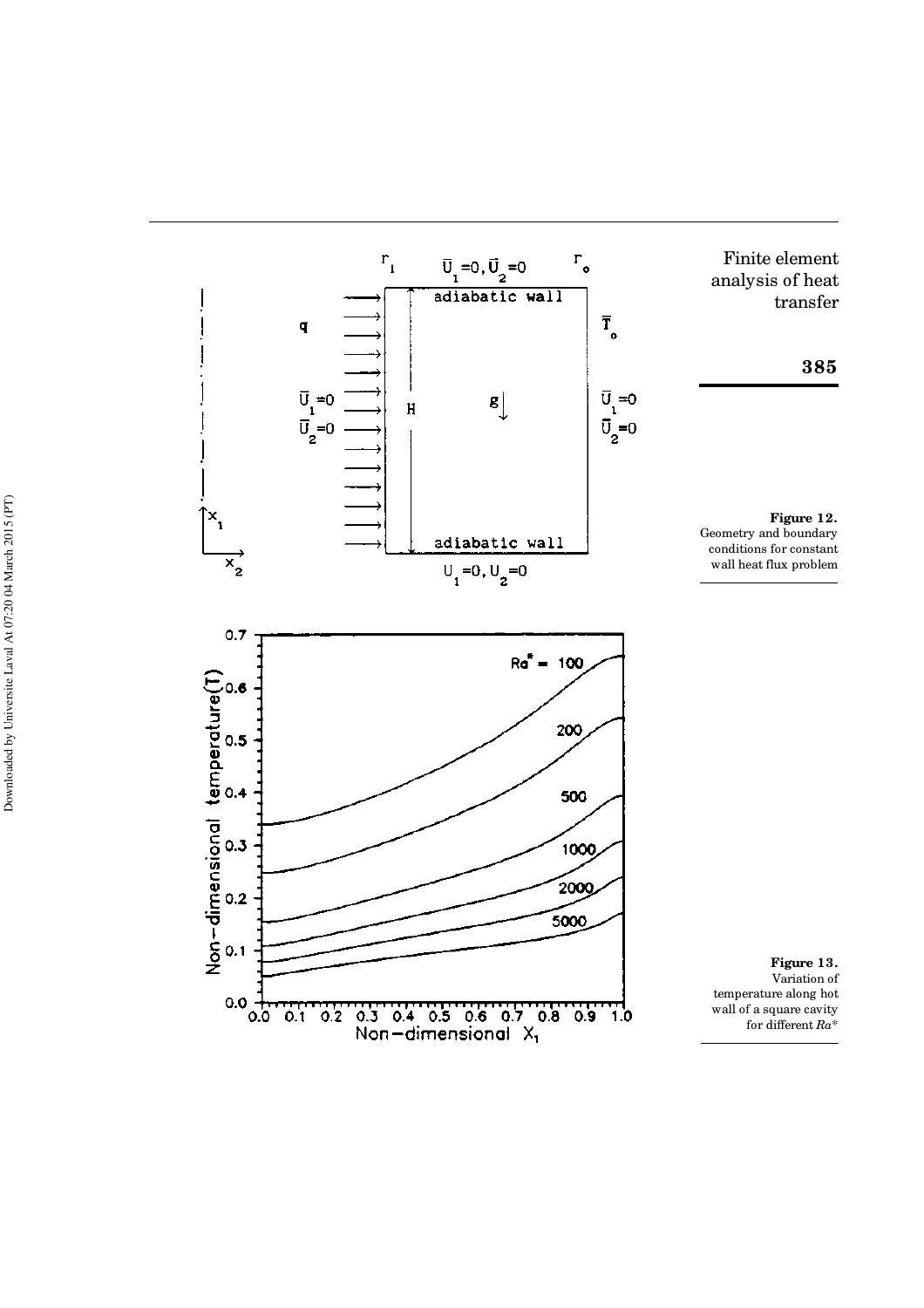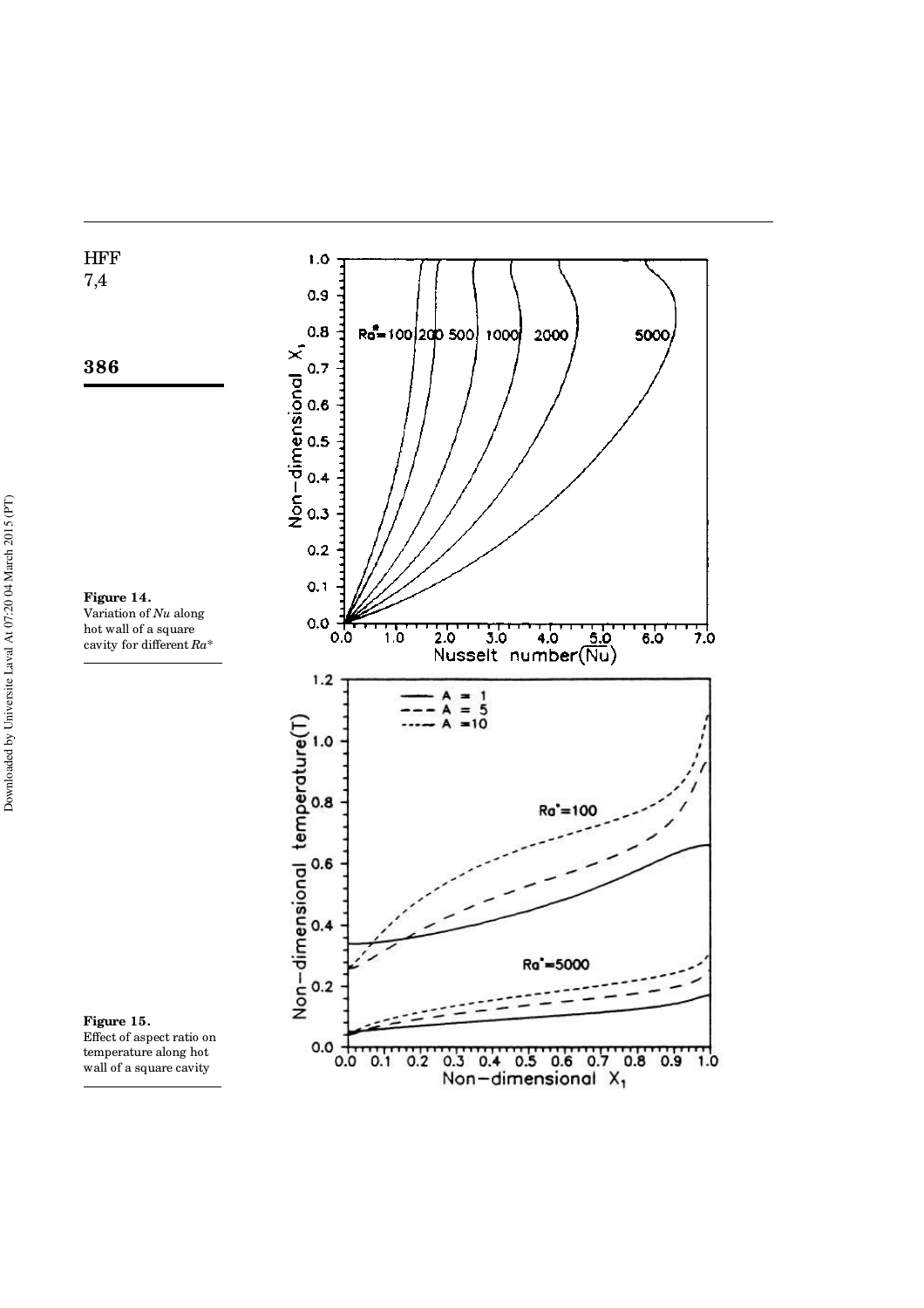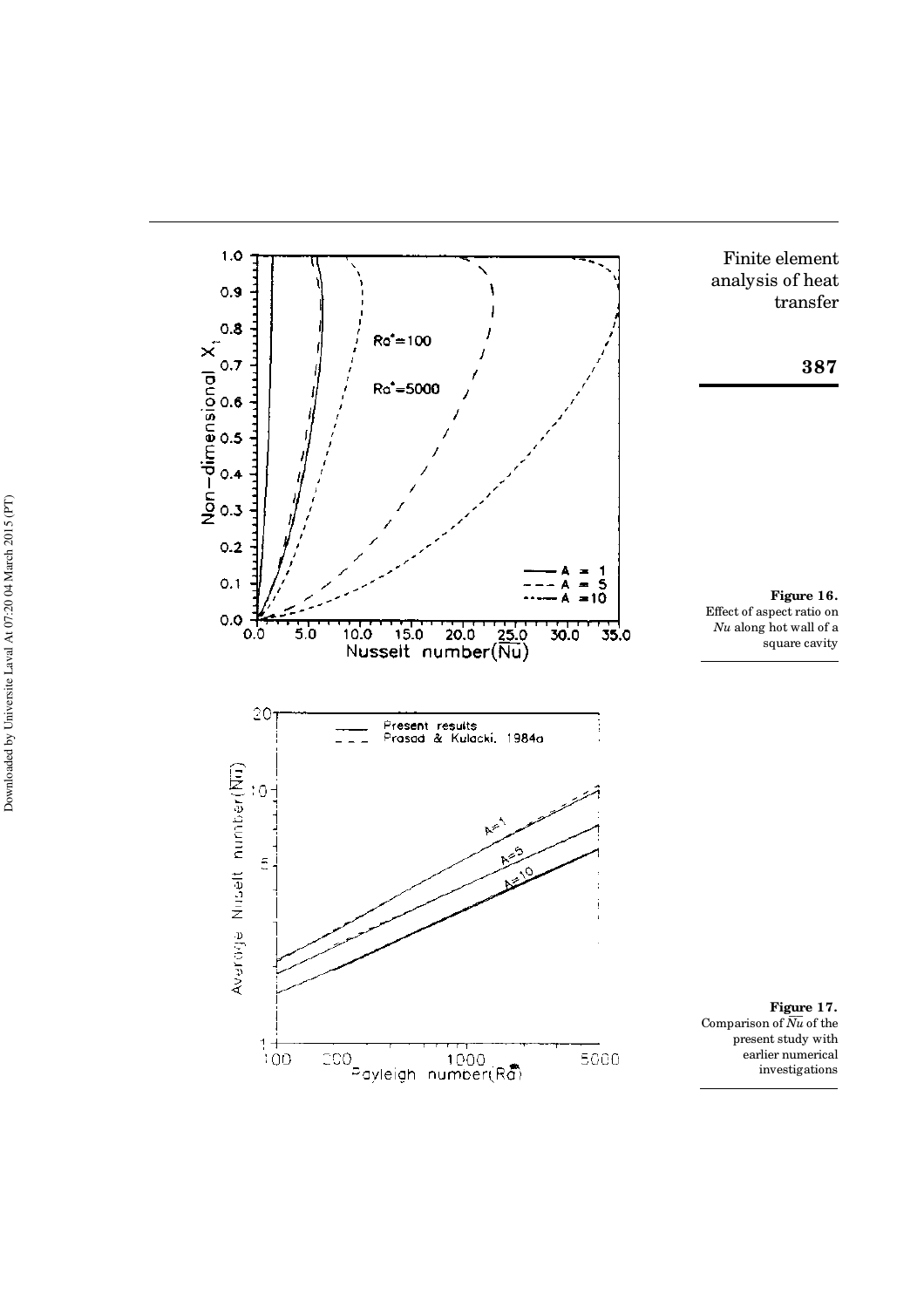$\overline{Nu} = 0.542 A^{-0.25} Ra^{*0.35}$  $\leq$   $A \leq 10$  $\overline{2}$ (18)  $100<sub>1</sub>$  $\leq Ra^* \leq 5000$ 

**388**

**HFF** 7,4

with a coefficient of correlation 0.999.

#### *Investigations in a non-Darcy regime*

In this part the present scheme is applied in a high permeability regime where Darcy law becomes questionable. As in the previous section, a non-uniform, graded mesh of size  $39 \times 39$  nodes with linear triangular elements has been used for all the computations. Two types of boundary conditions considered above are used. However, only rectangular cavities are considered.

*Underlying philosophy of present work*. In all the previous studies, while providing correlations for  $\overline{Nu}$ , the combined parameter called modified Rayleigh number  $\overline{Ra}$  (or  $Ra^*$ ) =  $RaDa$  has been used. In other words, the significance of *Ra* and *Da* has not been brought out separately in the correlations. For example, for a square cavity with side walls subjected to uniform temperatures,  $\overline{Nu}$  is of the form

$$
\overline{Nu} = (constant)\overline{Ra}^m \tag{19}
$$

However, alternatively, we could write

$$
\overline{Nu} = (constant)Ra^m \, Da^n \tag{20}
$$

which can be reorganized as

$$
\overline{Nu} = (constant)(RaDa)^m Da^{n-m}
$$
\n(21)

If Darcy law is valid,  $m$  would be equal to  $n$  and  $\overline{Nu}$  would depend solely on  $\overline{Ra}$  . when a plot is drawn of  $\ln(\overline{Nu})$  versus  $\ln(Da)$  for a particular  $Ra$ , it gives a straight line parallel to the axis on which  $ln(Da)$  is taken. However, when permeability is high, it exhibits a straight line behaviour in the region in which Darcy law holds good and changes its slope where the law does not apply. This type of plot was given earlier by Vasseur *et al.*[14] for shallow enclosures and by Lage[17] who used a Brinkman-Forchheimer formulation. T he present approach is similar to theirs, but their studies do not suggest any correlations with *Ra* and *Da* as separate parameters. In the present work, for the two types of boundary conditions considered, correlations are proposed for a square cavity. Finally, an attempt is also made to bring out qualitatively the effect of aspect ratio (*A*) on heat transfer coefficient as *Da* changes.

*Uniform wall temperature cases*. Figure 1 shows the geometry and boundary conditions employed in this section. Retaining the same notations as before, the range of parameters investigated is as below: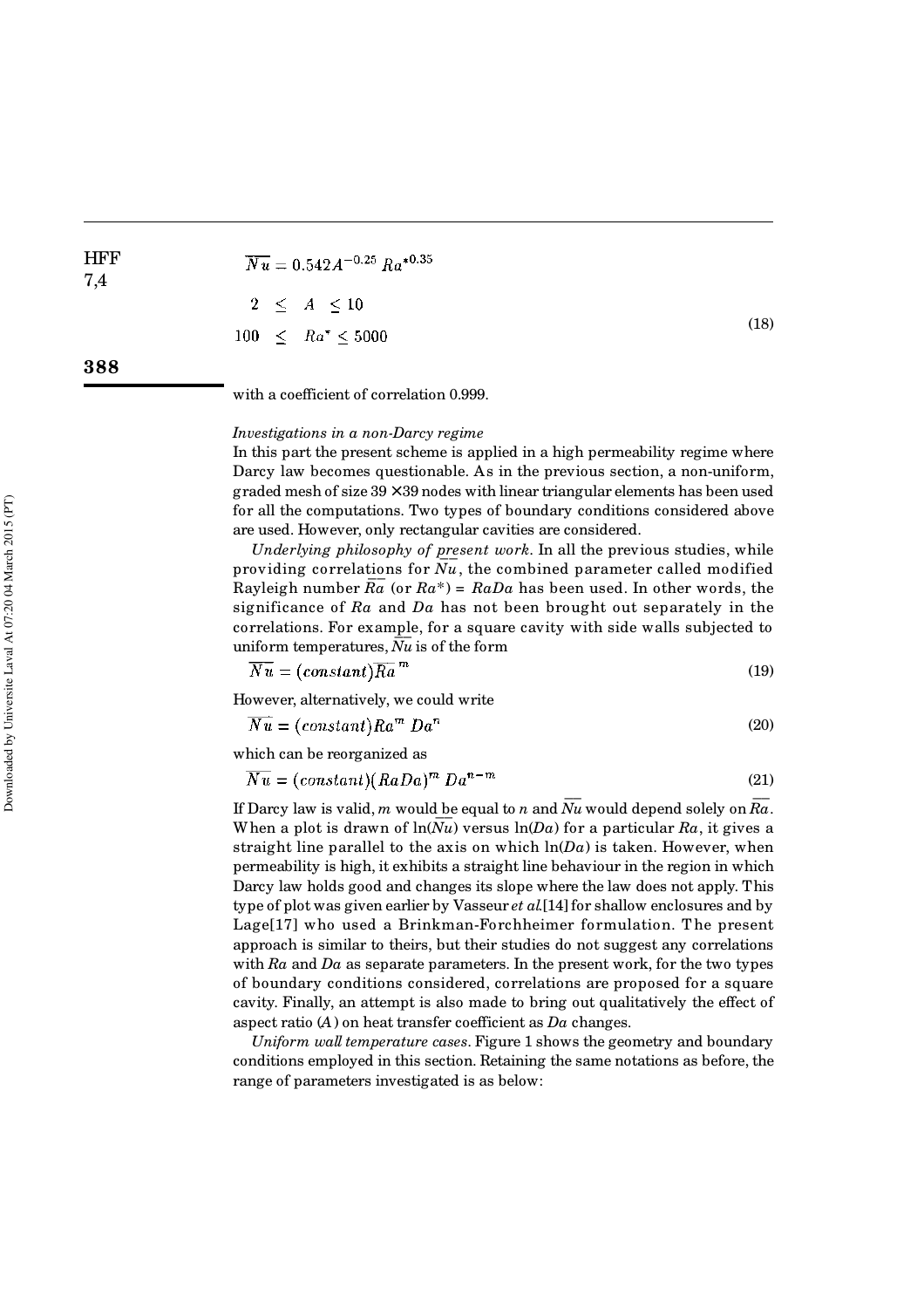| • aspect ratio $(A)$<br>• radius ratio $(K)$<br>• Darcy number $(Da)$ |                      | $: \quad 1, 2, 5;$<br>$\therefore$ 1:<br>: $5 \times 10^{-7}$ , $5 \times 10^{-6}$ , $5 \times 10^{-5}$ , $5 \times 10^{-4}$ ,<br>$5 \times 10^{-3}$ , $5 \times 10^{-2}$ , $5 \times 10^{-2}$ ; | Finite element<br>analysis of heat<br>transfer |  |
|-----------------------------------------------------------------------|----------------------|--------------------------------------------------------------------------------------------------------------------------------------------------------------------------------------------------|------------------------------------------------|--|
| • modified Rayleigh number<br>$(Ra = RaDa)$                           | $\ddot{\phantom{a}}$ | 10, 50, 100, 500, 1000, 2000, 4000.                                                                                                                                                              | 389                                            |  |

The effect of permeability on the velocity field is shown in Figure 18 for  $\overline{Ra}$  = 500 and 4,000 respectively. These figures show the vertical velocity profiles along the mid-horizontal plane of a square cavity. For  $Da = 5 \times 10^{-7}$ , which indicates low permeability, the velocity reaches a peak very near to the hot wall and drops down to almost zero inside the core. This is in conformity with the Darcy law predictions in which a slip is allowed on the wall. As *Da* increases to  $5 \times 10^{-3}$ , the velocity profile resembles more that in a pure fluid filled cavity. There is a clear boundary layer development. Also, the velocity peak shifts away from the wall and its magnitude decreases. This is so because, for a fixed *Ra* , as *Da* increases, *Ra* should decrease proportionately. It is *Ra* which is a measure of buoyancy force, that decides the velocity maximum and, hence, for higher *Da*, the magnitude of velocity peak is reduced. Also it is observed that for higher *Da*, somewhere inside the core, the vertical velocity is greater than that for a lower  $Da$ . For higher  $Da$ , owing to higher viscous forces, the vorticity diffuses through to a greater extent inside the cavity and, hence, a higher velocity is observed inside the core. For  $\overline{Ra} = 4,000$  (Figure 18b), the velocity peaks are much higher than for  $\overline{Ra} = 500$  for the same  $Da$ . Also, the boundary layers are much thinner than for  $\overline{Ra} = 500$ . This is true as the boundary layers are much thinner than for  $\overline{Ra} = 500$ . This is true as the boundary layers become thinner with increasing buoyancy force.

Similarly, the effect of *Da* on temperature profiles along the same plane is shown in Figure 19 for  $\overline{Ra} = 500$  and 4,000 respectively. The differences in the temperature profiles as *Da* changes could be seen more clearly for  $\overline{Ra} = 4,000$ than for 500. It can be inferred that heat diffuses to a lesser extent for lower *Da*



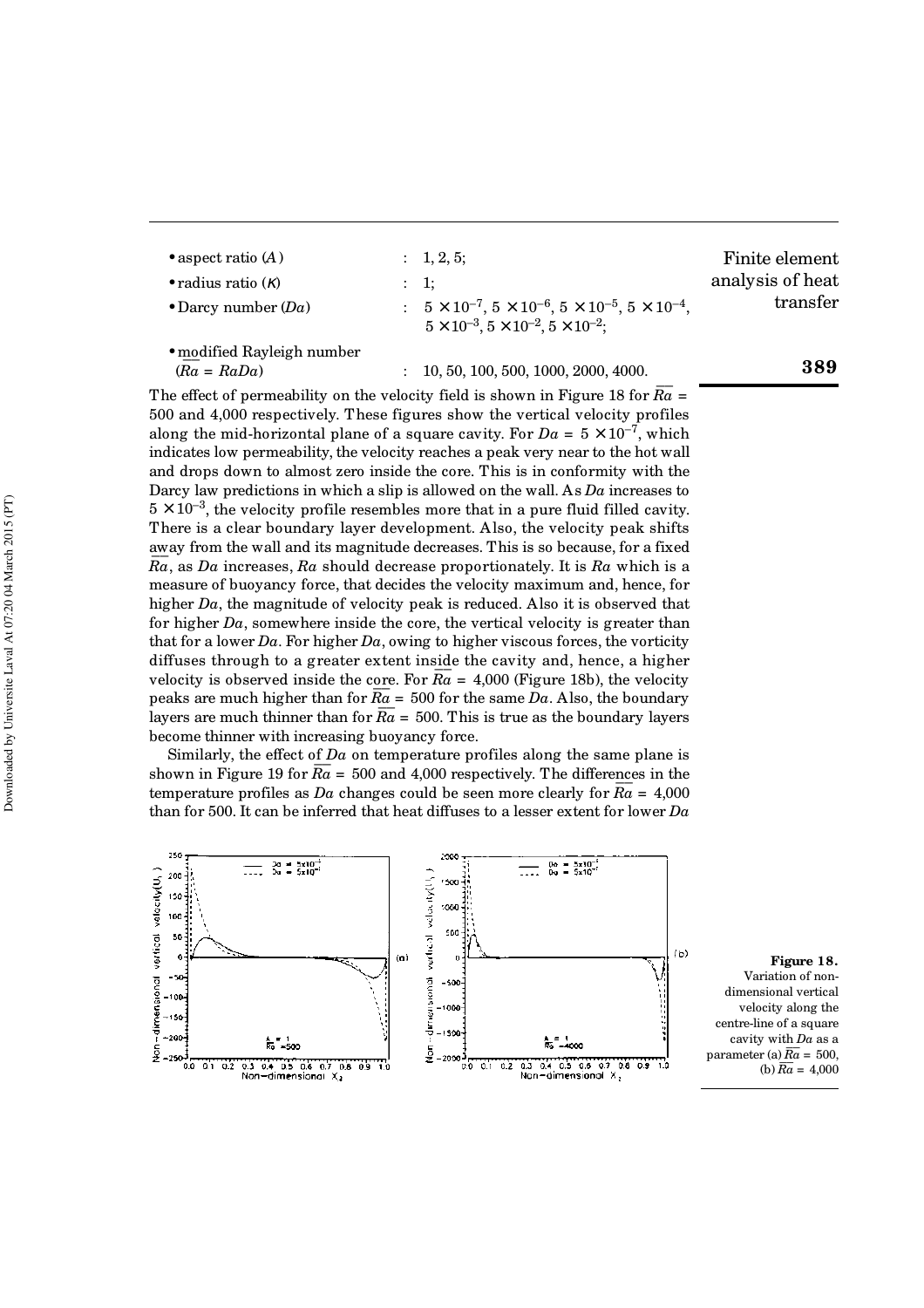than for higher *Da*. A lso, as *Da* increases, the temperature profiles start exhibiting inversions (for  $\overline{Ra} = 4,000$ ). These inversions are responsible for the secondary cells normally observed in cavities filled with pure fluids. Also the temperature profiles do not show significant differences for  $Da = 5 \times 10^{-7}$  and 5  $\times$  10<sup>-5</sup>. This shows that Darcy law could be safely used for porous medium predictions up to  $Da = 5 \times 10^{-5}$ .

Figure 20 shows the variation of local Nusselt number along the hot wall of the cavity for  $\overline{Ra} = 500$  and  $4,000$  with *Da* as a parameter. Here also, we find that *Nu* is the same for a large portion of the wall for  $Da = 5 \times 10^{-7}$  and  $5 \times 10^{-5}$ . Only near the starting corner, is there a significant difference. The local Nusselt number depends on the thickness of thermal boundary layer. Since, for a fixed  $\frac{1}{Ra}$ , a lower *D*a implies a higher  $Ra$ , the boundary layer thickness will be smaller for lower *Da* than for higher *Da*. Another important observation could be made with regard to *Nu* for different *Das*. Even for  $Da = 5 \times 10^{-3}$ , the local Nusselt number beyond  $X_1 = 0.70$  is the same as that for  $Da = 5 \times 10^{-7}$ . So the effect of permeability is negligible as far as  $Nu$  is concerned beyond  $X_1 = 0.70$ . This is true for both low  $\overline{Ra}$  and high  $\overline{Ra}$ . Figure 21 shows the variation of average Nusselt number  $(Nu)$  with Rayleigh number  $(Ra)$ , with *Da* as a parameter. This plot is similar to that obtained by Chan *et al*.[10]. At low *Da* if one considers a fixed  $\overline{Nu}$ ,  $\overline{Ra}$  increases by the same power as  $Da$  decreases and vice versa. This shows the validity of Darcy law. However, as we proceed to the high permeability zone ( $Da > 5 \times 10^{-5}$ ), this relation does not seem to be so simple. This can be better visualized from Figure 22 in which  $\overline{Nu}$  is plotted against  $Da$ . For different  $\overline{Ra}$ , the limit of Darcy regime appears to be different, the regime being reduced as  $\overline{Ra}$  increases. For  $\overline{Ra}$  as low as 10, even at a  $Da$  as high as  $5 \times$  $10^{-2}$ , the Darcy law is valid. But at  $\overline{Ra} \ge 500$ , this range is limited to less than 5  $\times 10^{-5}$ . Thereafter *Nu* drastically reduces as *Da* increases. An important feature is that for  $\overline{Ra} \ge 500$ , even in the non-Darcy regime, the  $\ln(Nu)$  versus  $\ln(Da)$ curves show almost linear behaviour.



**Figure 19.** Variation of nondimensional temperature along the centre-line of a square vavity with *Da* as a parameter (a)  $\overline{Ra} = 500$ .

(b)  $\overline{Ra} = 4.000$ 

**HFF** 7,4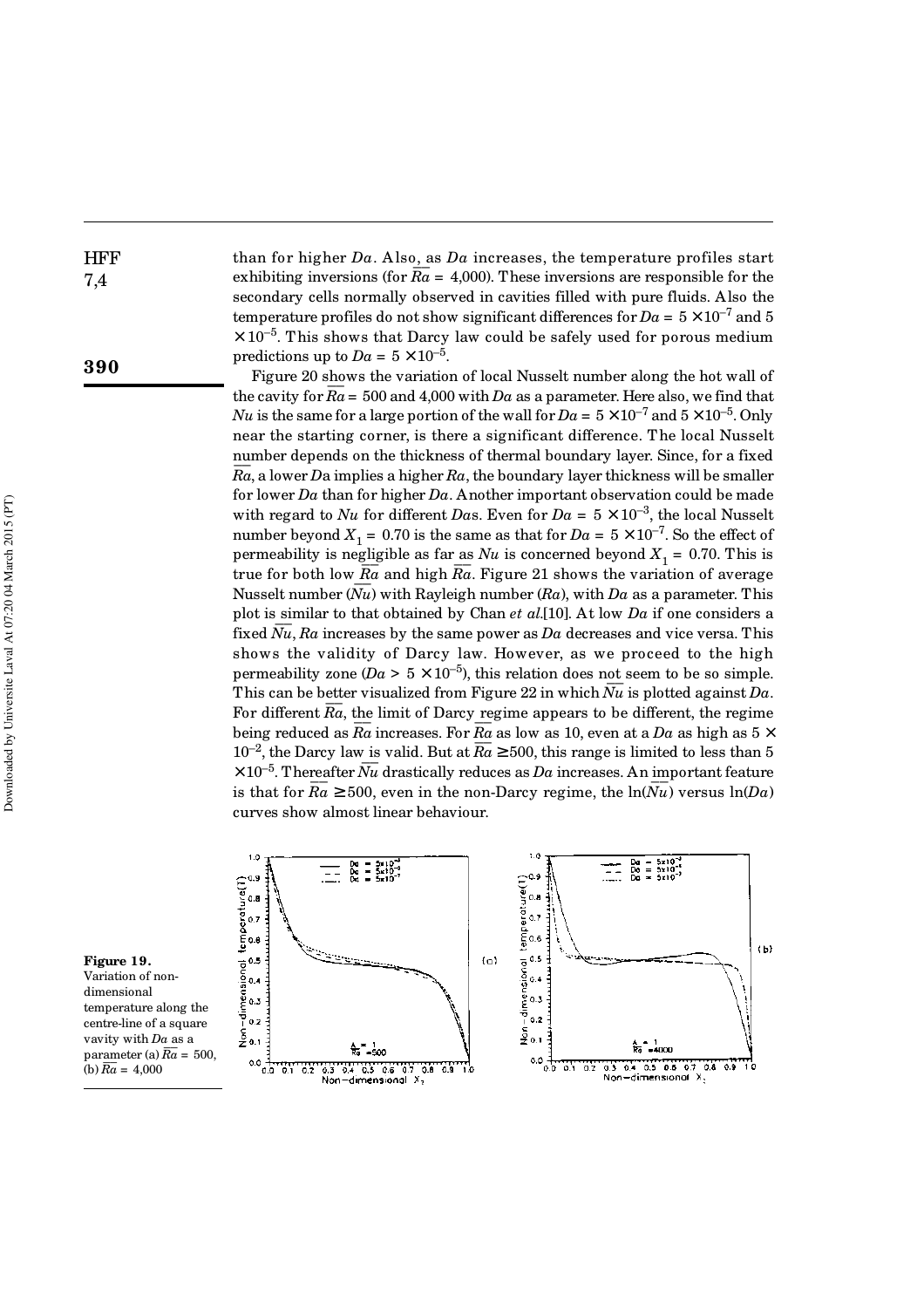In the literature available so far, no correlations have been proposed for porous media in a non-Darcy regime without combining *Ra* and *Da* as a single parameter (*Ra* ––). From Figure 22, it is seen that even though Darcy limits changes for different  $\overline{Ra}$ , approximately for  $\overline{Ra} > 500$  and  $Da \ge 5 \times 10^{-5}$  a non-Darcy regime can be assumed to prevail in a square cavity with isothermal side  $\Delta$  arcy regime can be assumed to prevail in a square cavity with isothermal side walls. Also within the non-Darcy regime  $\ln(Nu)$  versus  $\ln(Da)$  curves are almost wans. Also widn't the non-Darty regime introduced we say the vest all allocated by means of a linear and hence the relation between  $\overline{Nu}$  and  $\overline{Da}$  can be treated by means of a simple power law. Hence, based on the numerical results generated for a square cavity, the following correlation is suggested.

Finite element analysis of heat transfer

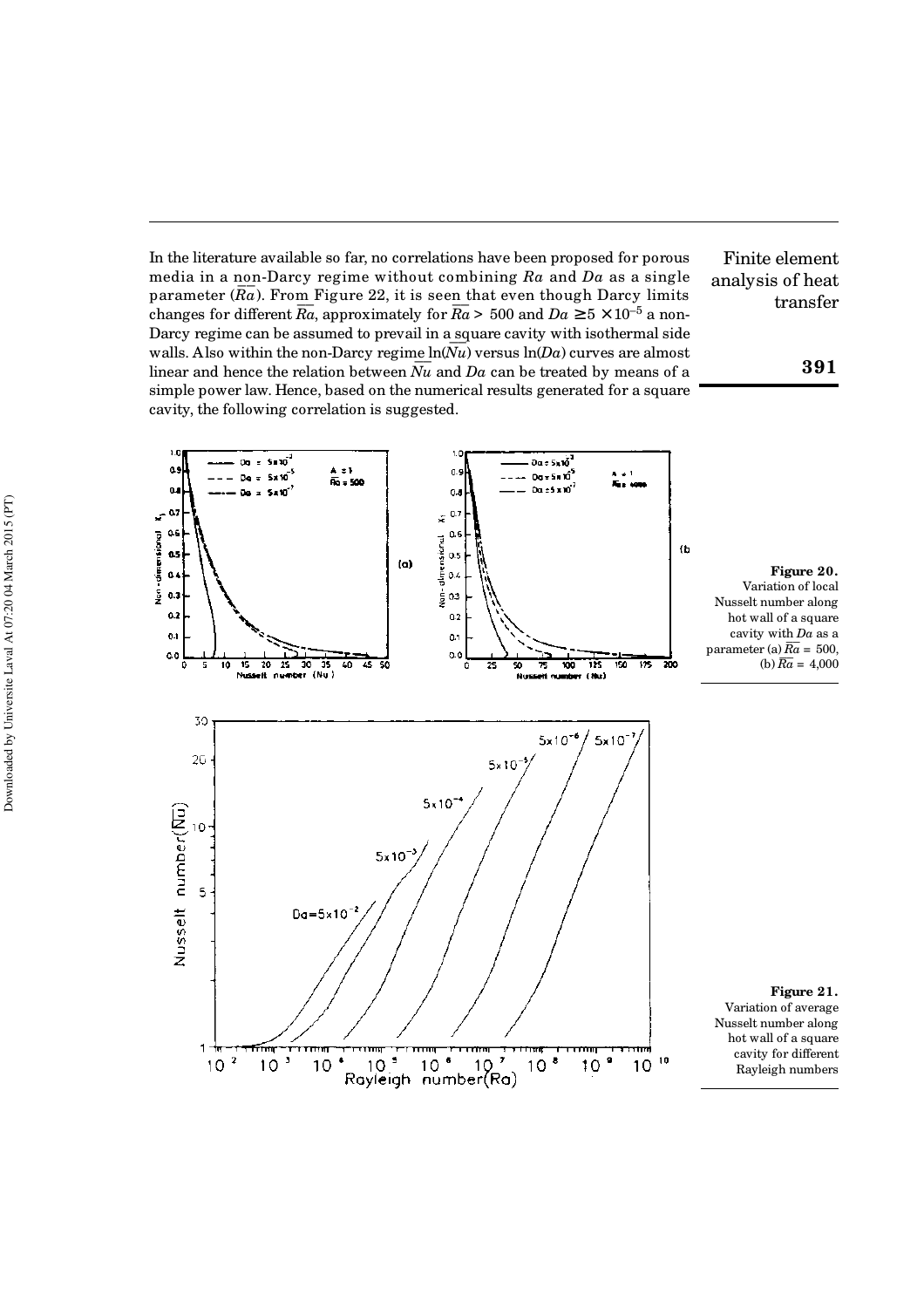

 $\overline{Nu} = 0.110 \, Da^{0.18} Ra^{0.39}$ 

$$
\begin{array}{rcl}\n\overline{Ra} & \geq & 500 \\
Da & \geq & 5 \times 10^{-5} \\
A & = & 1\n\end{array}\n\tag{22}
$$

with a coefficient of correlation 0.989. Reorganizing equation (22), we get

$$
\overline{Nu} = 0.110 \,\overline{Ra}^{0.39} \, Da^{-0.21} \tag{23}
$$

Comparing equation (23) with the corresponding correlation above for a Darcy comparing equation (23) with the corresponding correlation above for a Darcy regime, one can infer that in a Darcy regime,  $\overline{Nu}$  is independent of  $Da$ , while in regnie, one can mier <u>th</u>at in a Darcy regnie, *iva* is<br>a non-Darcy regime  $\overline{Nu}$  varies inversely as  $Da^{0.21}$ .

*Uniform wall heat flux cases*. Figure 12 shows the geometry and boundary conditions for this subsection. The range of parameters investigated are:

| • aspect ratio $(A)$                          | $: \quad 1, 5, 10;$                                                                                           |
|-----------------------------------------------|---------------------------------------------------------------------------------------------------------------|
| • radius ratio $(\kappa)$                     | : 1:                                                                                                          |
| • Darcy number $(Da)$                         | : $5 \times 10^{-7}$ , $5 \times 10^{-6}$ , $5 \times 10^{-5}$ , $5 \times 10^{-3}$ ,<br>$5 \times 10^{-2}$ ; |
| • modified Rayleigh number<br>$(Ra^* = RaDa)$ | 10, 100, 1000, 5000.                                                                                          |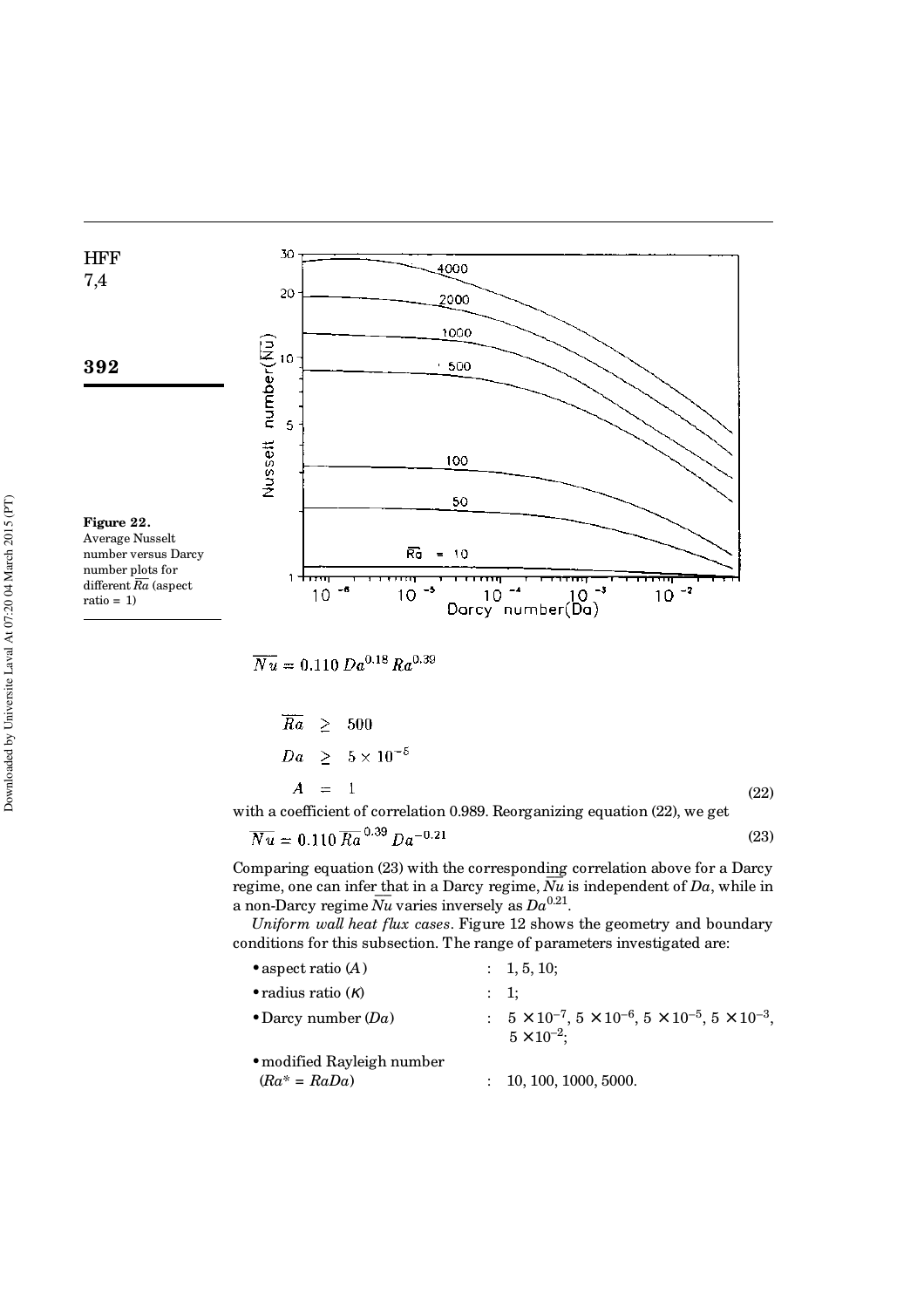Finite element analysis of heat transfer Figure 23 shows the variation of non-dimensional temperature along the hot wall of a square cavity for  $Ra^* = 100$  and 5,000 for different Darcy numbers. For fixed *Ra*\* an increase in *Da* means a decrease in *Ra* and hence the heat flux on the wall. This, in turn, means a higher non-dimensional temperature on the wall (see equation (15) for temperature non-dimensionalization). Similar to the case of enclosures with constant wall temperatures, here also the effect of *Da* becomes significant only above  $Da = 5 \times 10^{-5}$ . Figure 24 shows the local Nusselt number variation along the hot wall of a square cavity for *Ra*\* = 100 and 5,000. Unlike in the constant wall temperatures case, the local Nusselt number here differs greatly for different Da. It may be recalled that in the former case for  $X_1$ > 0.70, there is no significant difference in the Nusselt number distribution for the whole range of *Da* investigated. On the other hand, in the present case, it is only in the upper half of the cavity height that significant change in the local Nusselt number is seen as *Da* changes. Once again, one finds a very small difference in the Nusselt number distribution between  $Da = 5 \times 10^{-5}$  and  $5 \times$ 10<sup>-7</sup>. The variation of average Nusselt number  $\overline{Nu}$  along the hot wall with *Da* is plotted in Figure 25 for different *Ra*\*. Similar observations to those made in the constant wall temperatures case could be made. The non-Darcy regime is reduced as  $Ra^*$  increases. The somewhat incomplete curve for  $Ra^* = 5,000$  is due to the fact that difficulties were experienced while obtaining a numerical solution for the case of  $Ra^* = 5,000$  and  $Da = 5 \times 10^{-2}$ . For the constant wall heat flux case, in the non-Darcy regime the slope of  $\ln(Nu)$  versus  $\ln(Da)$  curves is not as marked as it is for the constant wall temperature case. Based on the numerical results for a square cavity, the following correlation is proposed for  $\frac{m}{N}$ :



**Figure 23.** Variation of nondimensional temperature along hot wall of a square cavity with *Da* as a parameter (constant heat flux case)  $(a) \overline{Ra}^* = 100$ (b)  $\overline{Ra}^* = 5,000$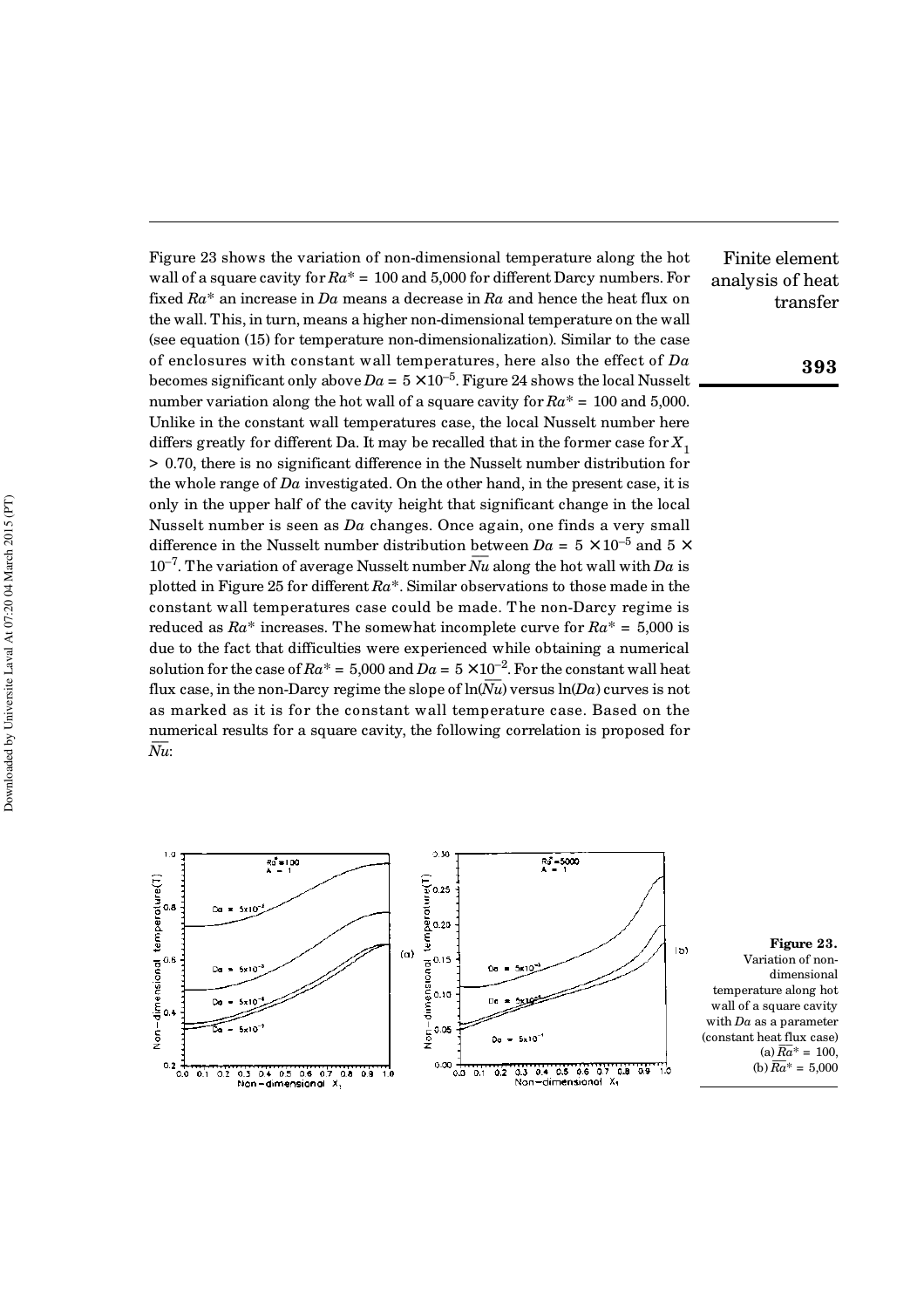| ${\rm HFF}$<br>7,4 | $\overline{Nu} = 0.191 Da^{0.33} Ra^{0.38}$ |      |
|--------------------|---------------------------------------------|------|
|                    | $Ra^* \geq 100$                             |      |
|                    | $Da \geq 5 \times 10^{-5}$                  |      |
| 394                | $A = 1$                                     | (24) |
|                    |                                             |      |

 $\sim$   $\sim$   $\sim$ 

with a coefficient of correlation 0.991. Reorganizing equation (24) we obtain,

$$
\overline{Nu} = 0.191 \, Ra^{*0.38} \, Da^{-0.05} \tag{25}
$$

This shows that the dependence of  $\overline{Nu}$  on  $Da$  is much weaker for the constant wall heat flux case than for the constant wall temperature case (it may be recalled that the corresponding exponent for the latter is –0.21). This can also be inferred from an examination of Figures 22 and 25 together. The curves in Figure 22 are much steeper in the non-Darcy regime than the curves in Figure 25.

*Aspect ratio effects for the two types of boundary conditions*. So far all the results presented have been confined to a square cavity  $(A = 1)$ . In this section, we present a qualitative assessment of the effect of aspect ratio (*A*) in a non-Darcy regime for both types of boundary conditions considered earlier. The influence of *A* on the extent of the Darcy regime is shown in Figure 26 for the constant wall temperature case. In this figure  $\overline{Nu}$  is plotted against *Da* for  $\overline{Ra}$  = 500 and 2,000 and for  $A = 1$ , 2 and 5. While at low  $Da$ , the solutions could be obtained even for  $\overline{Ra} = 4,000$ , convergence problems are experienced at higher  $\frac{\partial}{\partial a}$  and higher *Da* for  $A = 2$  and 5.



Variation of local Nusselt number along hot wall of a square cavity with *Da* as a parameter (constant heat flux case)  $(a) \overline{Ra}^* = 100,$ (b)  $\overline{Ra}^* = 5,000$ 

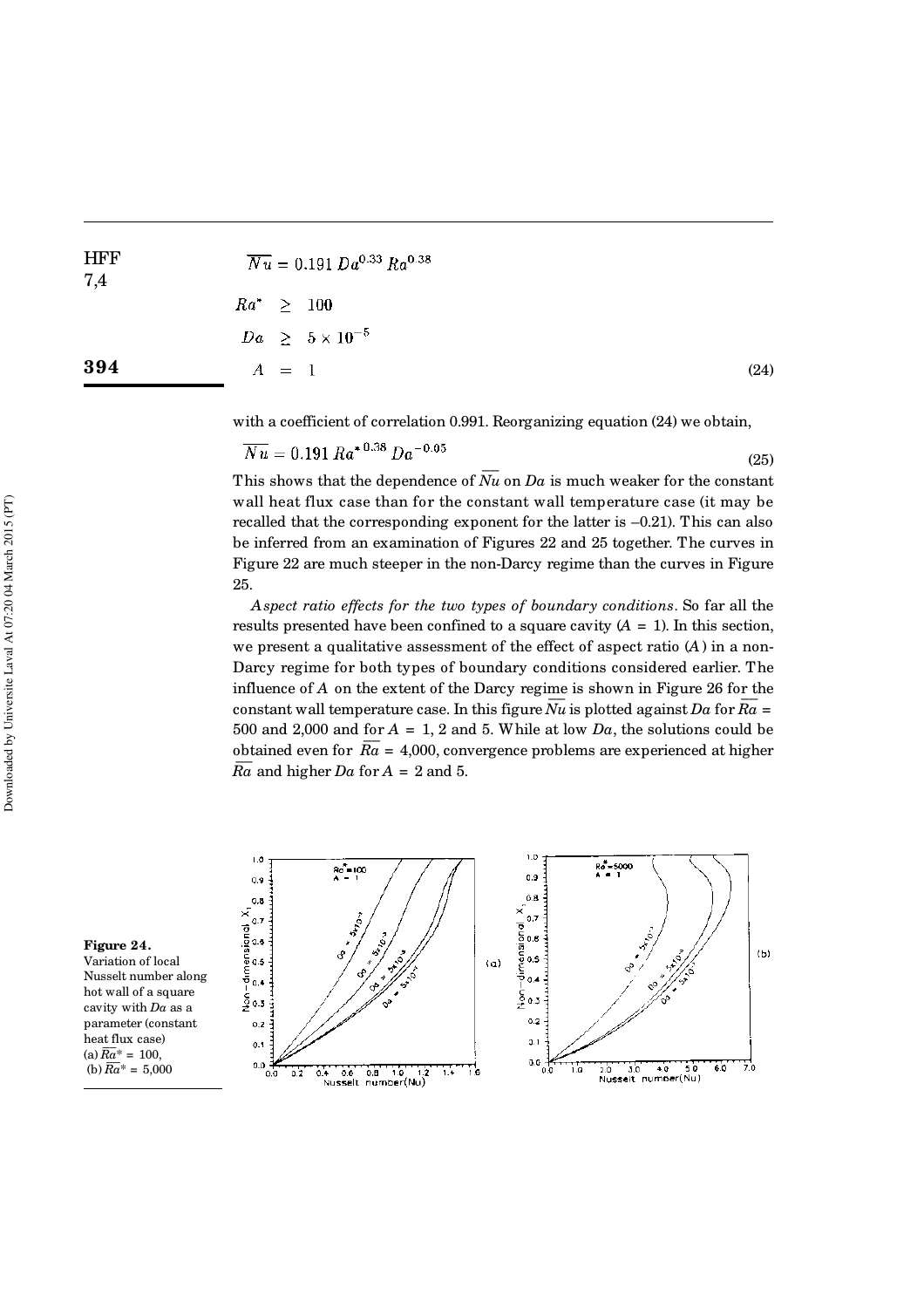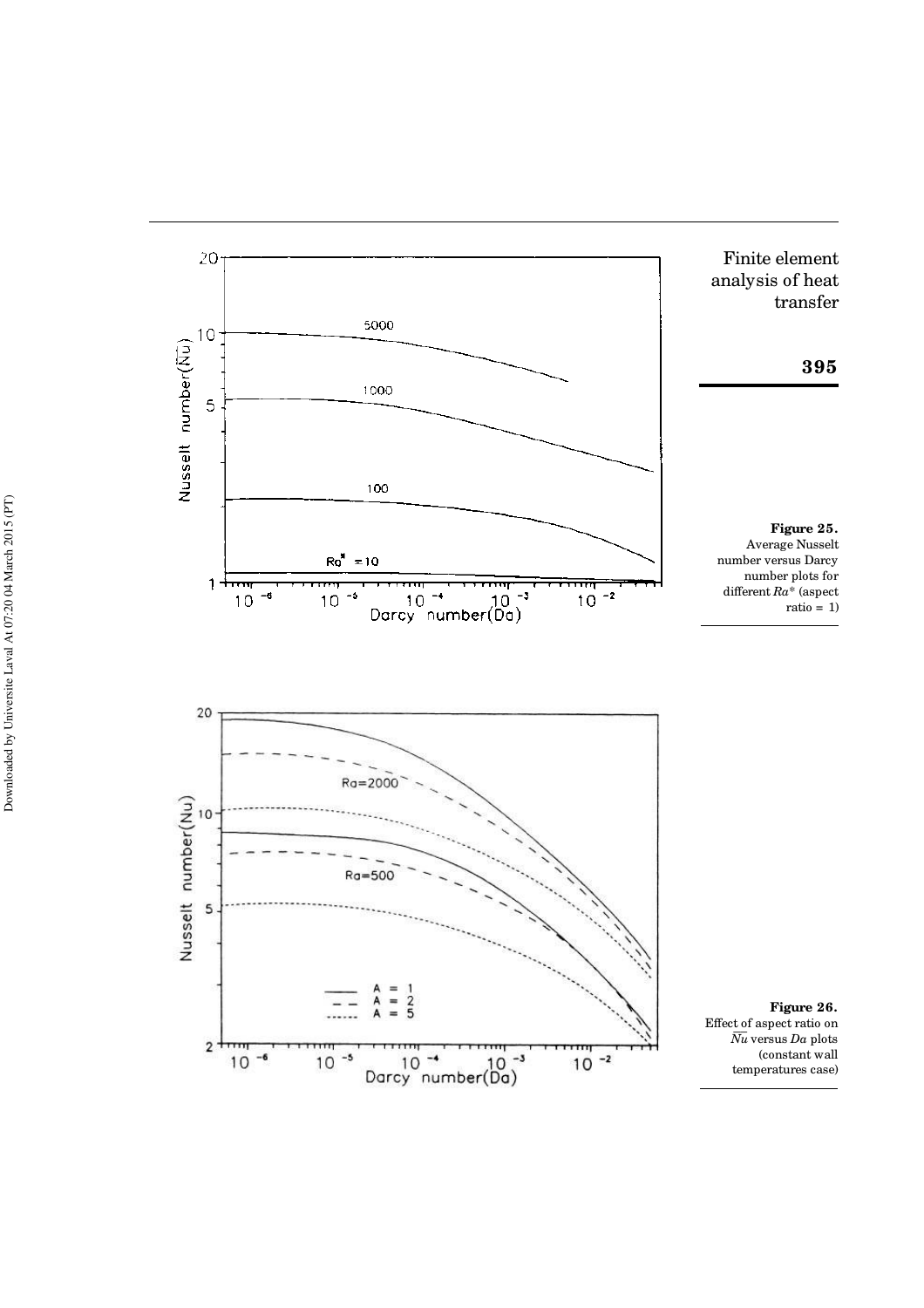**HFF** 

**396**

So the present results are confined to a maximum  $\overline{Ra}$  = 2,000 for A = 2 and 5. From this Figure, we observe that aspect ratio significantly affects the non-Darcy behaviour. However, the Darcy number at which the porous medium starts deviating from Darcy behaviour seems to be almost the same for different aspect ratios. But the rate at which  $\overline{Nu}$  decreases in a non-Darcy regime is affected by A. For example, considering  $\overline{Ra} = 500$ , for  $A = 1$ , in a non-Darcy regime,  $\overline{Nu}$  drops down much faster than for  $A = 5$ . As a result, at some  $\overline{Da}$ ,  $\overline{Nu}$ for  $A = 1$  even becomes equal to that for  $A = 5$ . Similarly for  $\overline{Ra} = 2,000$ ,  $\overline{Nu}$  for  $\frac{\mu}{D}$  $A = 1$  comes closer to  $\overline{Nu}$  for  $A = 2$  and 5 at higher *Da*. This shows that the dependence of *Nu* on *A* changes as the permeability changes. At a very low *Da* of the order of  $5 \times 10^{-7}$ , where Darcy law holds good,  $\overline{Nu}$  depends on A as

$$
\overline{Nu} \propto A^{-0.40} \tag{26}
$$

as given by the correlation proposed above (see equation (14)). The same dependence, according to Prasad and Kulacki[8] is given as

$$
\overline{Nu} \propto A^{-0.49} \tag{27}
$$

 $\overline{Nu} \propto A^{-0.46}$ or

depending on whether the radius ratio  $(K) < 5$  or  $\geq 5$ . However, for pure liquids in enclosures, various experimental investigations (see [26]) suggested that  $\overline{Nu}$ varies as  $A^{-0.11}$  to  $A^{-0.20}$ . So as  $Da$  increases, the porous medium behaves more like a pure fluid (as has been evidenced from velocity and temperature profiles). Hence the dependence of *Nu* on *A* becomes weaker. This can clearly be seen in Figure 27 in which  $\overline{Nu}$  is plotted against A for  $\overline{Ra} = 500$  and 2,000 with *Da* as a  $\overline{Pa} = 500$  and 2,000 with *Da* as a parameter. Both for  $\overline{Ra} = 500$  and 2,000, as *Da* decreases, the slopes of  $\overline{Nu}$ versus *A* curves increase. Figures 28 and 29 show corresponding plots for constant wall heat flux case. The curves of *A* = 1 in Figure 28 drop down much faster than those for  $A = 5$  and 10. Also from Figure 29, which shows  $\overline{Nu}$  versus *A* plots for *Ra*\* = 100 and 1,000, similar observations as made for the constant wall temperatures case (in Figure 27) can be made. In a low Darcy regime the curves are steeper, which shows that the effect of aspect ratio is significant. For high *Da*, the plots are almost flat, indicating that the dependence of *Nu* on *A* is very weak.

#### **Conclusions**

The finite element scheme for natural convection heat transfer in porous media developed on the basis of a model that includes both the inertia terms and Brinkman extension has been applied to vertical enclosures in both low permeability (Darcy) and high permeability (non-Darcy) regimes. In Darcy regimes, in the case of annular cavities with constant wall temperatures, the core is observed to be rotating in the streamwise direction. Also, multi-cellular flow pattern has been observed for high  $\overline{Ra}$ , for an aspect ratio of 1. However, this is seen to die down as radius ratio increases. Also, the multi-cellular flow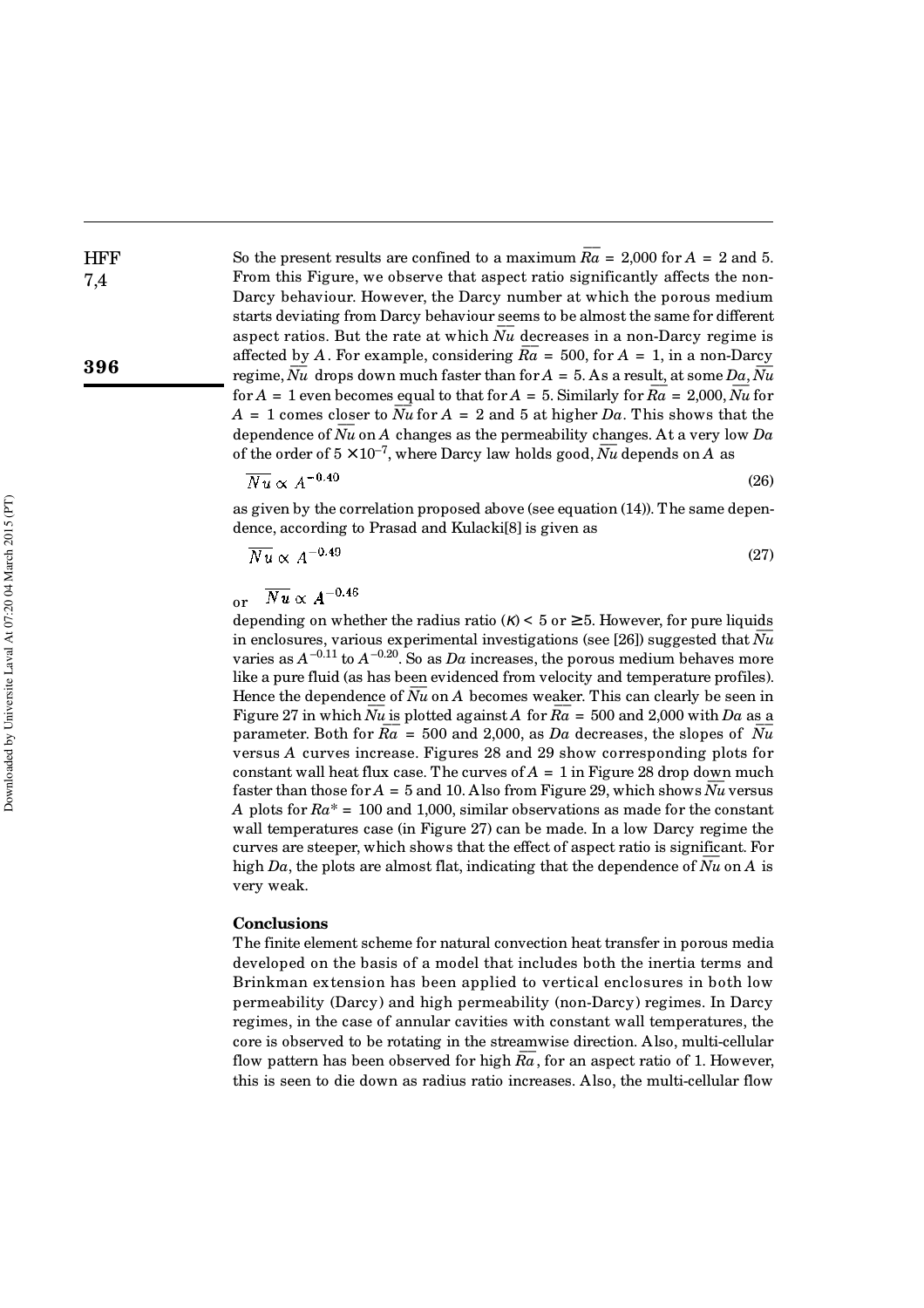

pattern is not as strong as in the case of pure fluids. This can be concluded from the fact that the isotherms for porous media do not exhibit a perceptible Sshaped pattern as do the non-porous fluids. The S-shaped profiles are a result of the temperature of the fluid outside the boundary layer being more than that of the fluid at a corresponding point inside the boundary layer. This results in a reversal of the direction of the movement of the fluid particles which, in turn,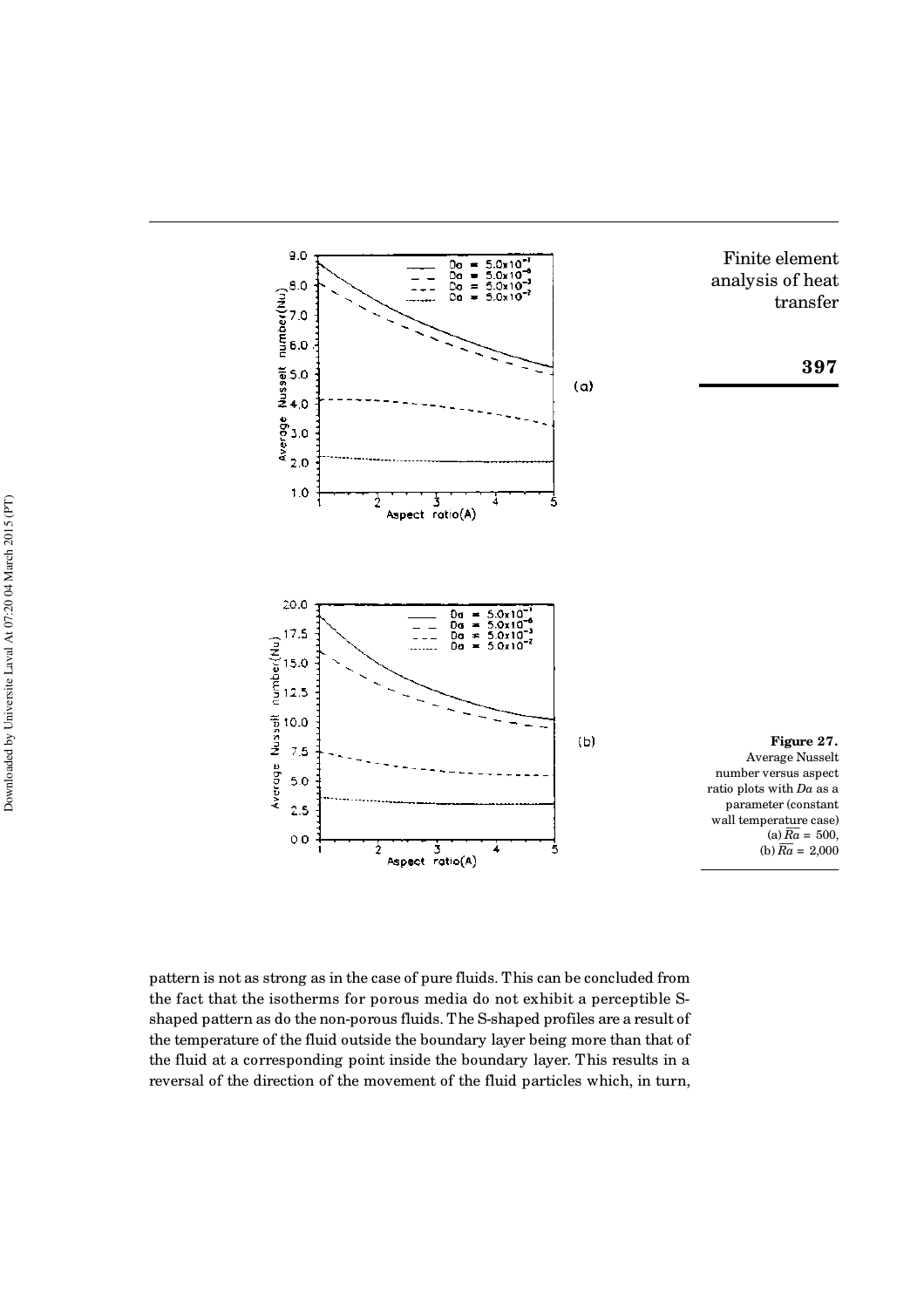

leads to cells rotating in the counter direction. In porous media, even though the S-shaped pattern is not conspicuous, at high  $\overline{Ra}$  the multi-cellular pattern is seen. New correlations have been presented over a wide range of radius ratios (l  $\leq$  K  $\leq$  26) separately for cavities with *A* = 1 and those with *A*  $\geq$  2. These could  $\frac{1}{2}$   $\kappa$   $\ge$  20) separately for cavides what  $\lambda$  = 1 and drose what  $\lambda$   $\ge$  2. These codid be used with a fair degree of accuracy over the range of  $\overline{Ra}$  and  $\kappa$  investigated. In the case of constant wall heat flux condition, correlations have been proposed for plane cavities with  $A = 1$  and those with  $A \geq 2$  separately. Equally interesting observations have been made in the non-Darcy regime. Here the velocity field, temperature field and the heat transfer coefficients have been examined in a range of permeability where Darcy law fails to yield accurate results. The phenomenon of the vertical velocity peak shifting away from the wall has been observed as *Da* increases. Temperature inversions have been wan has been observed as  $Du$  increases. Temperature inversions have been<br>observed for higher  $\overline{Ra}$  with higher  $Da$ . Variations in local Nusselt number have been noticed as *Da* changes. The effect of permeability on  $\overline{Nu}$  has been shown for a square cavity for different  $\overline{Ra}$  and  $Ra^*$ . Significant differences have been noticed in  $\overline{Nu}$  behaviour with  $Da$  for the two types of boundary conditions considered. Correlations have been proposed for these two cases without combining *Ra* and *Da* as a single parameter. Finally, an attempt has been made to bring out the influence of aspect ratio on heat transfer in rectangular cavity for various permeabilities.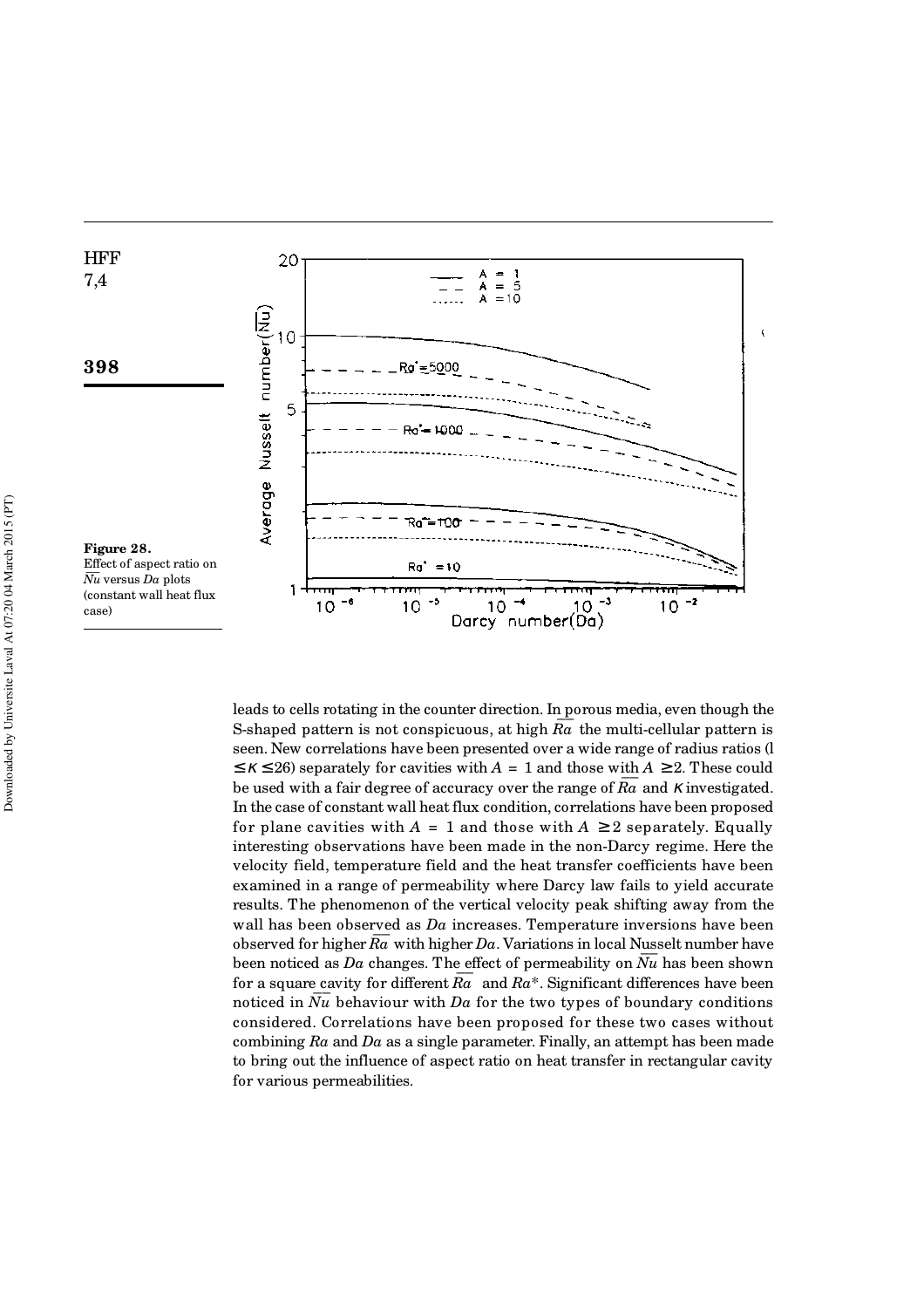

#### **References**

- 1. Weber, J.E., "T he boundary layer regime for convection in a vertical porous layer", *International Journal of Heat Mass Transfer*, Vol. 18, 1975, pp. 569-73.
- 2. Burns, P.J., Chow, L.C. and Tien, C.L., "Convection in a vertical slot filled with porous insulation", *International Journal of Heat Mass Transfer*, Vol. 20, 1977, pp. 919-26.
- 3. Walker, K.L. and Homsy, G.M., "Convection in a porous cavity", *Journal of Fluid Mechanics*, Vol. 87, 1978, pp. 449-74.
- 4. Bejan, A., "On the boundary layer regime in a vertical enclosure filled with a porous medium", *Letters in Heat Mass Transfer*, Vol. 6, 1979, pp. 93-102.
- 5. Simpkins, P.G. and Blythe, P.A., "Convection in a porous layer", *International Journal of Heat Mass Transfer*, Vol. 23, 1980, pp. 881-997.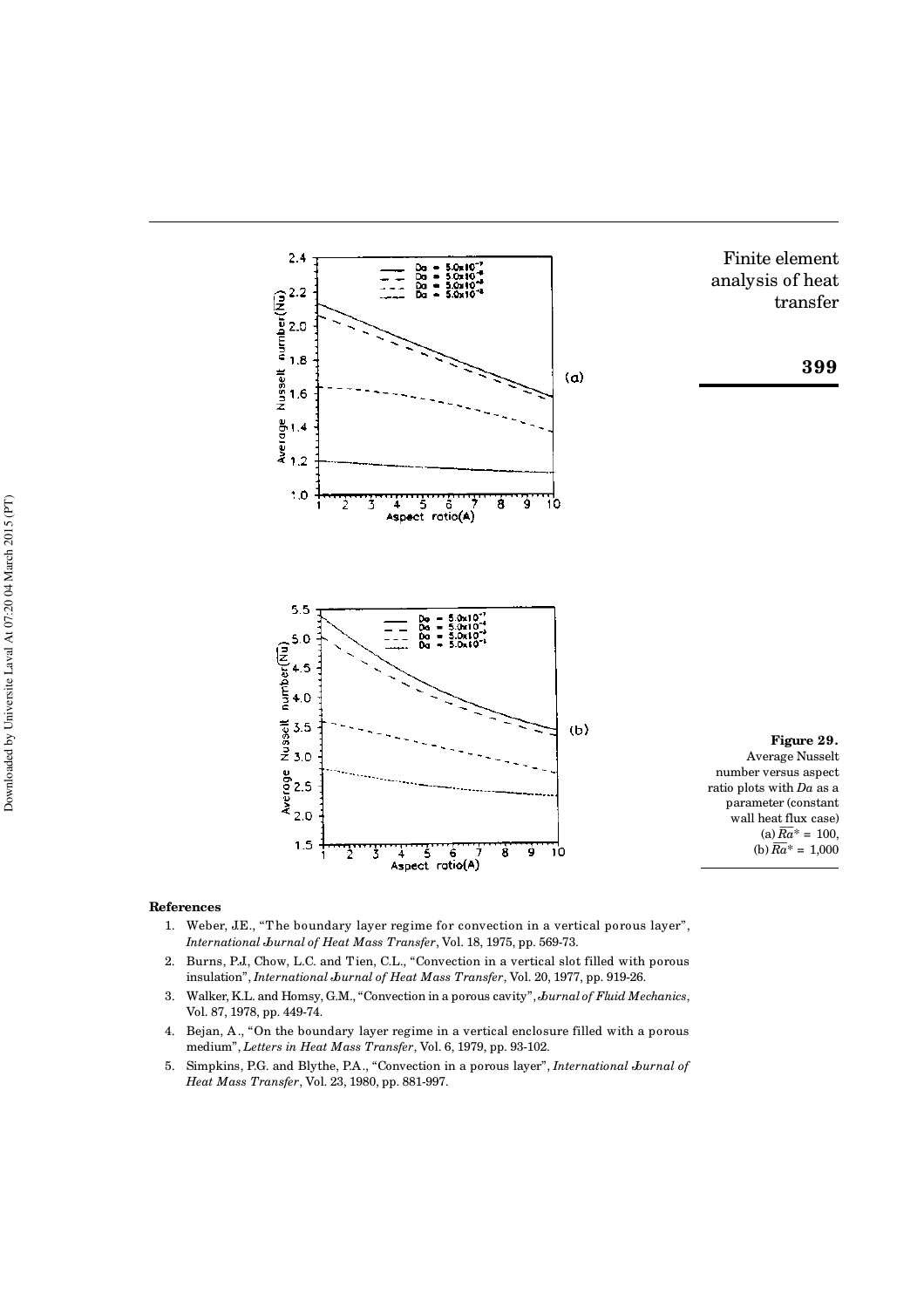| <b>HFF</b><br>7,4 |     | 6. Havstad, M.A. and Burns, P.J. "Convective heat transfer in vertical cylindrical annuli filled<br>with a porous medium", International Journal of Heat Mass Transfer, Vol. 25, 1982, pp.<br>1,755-66.                                                     |
|-------------------|-----|-------------------------------------------------------------------------------------------------------------------------------------------------------------------------------------------------------------------------------------------------------------|
|                   |     | 7. Prasad, V. and Kulacki, F.A., "Natural convection in a rectangular porous cavity with<br>constant heat flux on one vertical wall", ASME Jurnal of Heat Transfer, Vol. 106, 1984,<br>pp. 152-7.                                                           |
| 400               |     | 8. Prasad, V. and Kulacki, F.A., "Natural convection in a vertical porous annulus",<br>International Jurnal of Heat Mass Transfer, Vol. 27, 1984, pp. 207-19.                                                                                               |
|                   |     | 9. Hicox, C.E. and Gartling, D.K., "A numerical study of natural convection in a vertical<br>annular porous layer", International Jurnal of Heat Mass Transfer, Vol. 28, 1985, pp. 720-<br>3.                                                               |
|                   |     | 10. Chan, B.K.C., Ivey, C.M. and Barry, J.M., "Natural convection in enclosed porous media with<br>rectangular boundaries", ASME Journal of Heat Transfer, Vol. 2, 1970, pp. 21-7.                                                                          |
|                   |     | 11. Tong, T.W. and Subramaniam, E., "A boundary layer analysis for natural convection in<br>vertical porous enclosures – use of the Brinkman-extended Darcy model", <i>International</i><br><i>burnal of Heat Mass Transfer, Vol. 28, 1985, pp. 563-71.</i> |
|                   |     | 12. Lauriat, G. and Prasad, V., "Natural convection in a vertical porous cavity: a numerical<br>study for Brinkman-extended Darcy formulation", ASME Jurnal of Heat Transfer, Vol.<br>109, 1987, pp. 688-96.                                                |
|                   |     | 13. Sen, A.K., "Natural convection in a shallow porous cavity – the Brinkman model",<br>International Journal of Heat Mass Transfer, Vol. 30, 1987, pp. 855-68.                                                                                             |
|                   |     | 14. Vasseur, P., Wang, C.H. and Sen, M., "The Brinkman model for natural convection in a<br>shallow porous cavity with uniform heat flux", <i>Numerical Heat Transfer</i> , Vol. 15, 1989, pp.<br>221-42.                                                   |
|                   |     | 15. Vasseur, P., Wang, C.H. and Sen, M., "Natural convection in an inclined rectangular porous<br>slot: the Brinkman-extended Darcy model", ASME Jurnal of Heat Transfer, Vol. 112,<br>1990, pp. 507-11.                                                    |
|                   |     | 16. Joseph, D.D., Nield, D.A. and Papanicolau, G.P., "Non-linear equation governing flow in a<br>saturated porous medium", Water Resources Research, Vol. 18, 1982, pp. 1049-52.                                                                            |
|                   |     | 17. Lage, JL., "Effect of convective inertia term on Benard convection in a porous medium",<br>Numerical Heat Transfer, Part A, Vol. 22, 1992, pp. 469-85.                                                                                                  |
|                   |     | 18. Vafai, K., Tien, C.L., "Boundary and inertia effects on flow and heat transfer in porous<br>media", International Journal of Heat Mass Transfer, Vol. 24, 1981, pp. 195-203.                                                                            |
|                   |     | 19. Beji, H. and Gobin, D., "Influence of thermal dispersion on natural convection heat transfer<br>in porous media", Numerical Heat Transfer, Part A, Vol. 22, 1992, pp. 487-500.                                                                          |
|                   |     | 20. Nield, D.A. and Bejan, A., Convection in Porous Media, Springer-Verlag, New York, NY,<br>1992.                                                                                                                                                          |
|                   |     | 21. Ramaswamy, B., Jue, T.C. and Akin, J.E., "Semi-implicit and expliciti finite element<br>schemes for coupled fluid/thermal problems", International Journal of Heat Mass<br><i>Transfer</i> , Vol. 34, 1992, pp. 675-96.                                 |
|                   |     | 22. Satya Sai, B.V.K., "Natural convection heat and mass transfer in porous media", PhD<br>Thesis, Indian Institute of Technology, Madras, 1993.                                                                                                            |
|                   | 23. | Chorin, A.J., "Numerical solution of Navier Stokes equations", Mathematical Computations,<br>Vol. 22, 1968, pp. 745-62.                                                                                                                                     |
|                   |     | 24. Prasad, V. and Kulacki, F.A., "Natural convection in porous media bounded by short<br>concentric vertical cylinders", ASME Journal of Heat Transfer, Vol. 107, 1985, pp. 147-54.                                                                        |
|                   | 25. | Seki, N., Fukusako, G. and Inaba, H., "Heat transfer in a confined rectangular cavity packed<br>with porous medium", International Jurnal of Heat Mass Transfer, Vol. 21, 1978, pp. 985-<br>9.                                                              |
|                   | 26. | Catton, I., "Natural convection in enclosures", <i>Heat Transfer</i> , Vol. 6, 1978, pp. 13-43.                                                                                                                                                             |